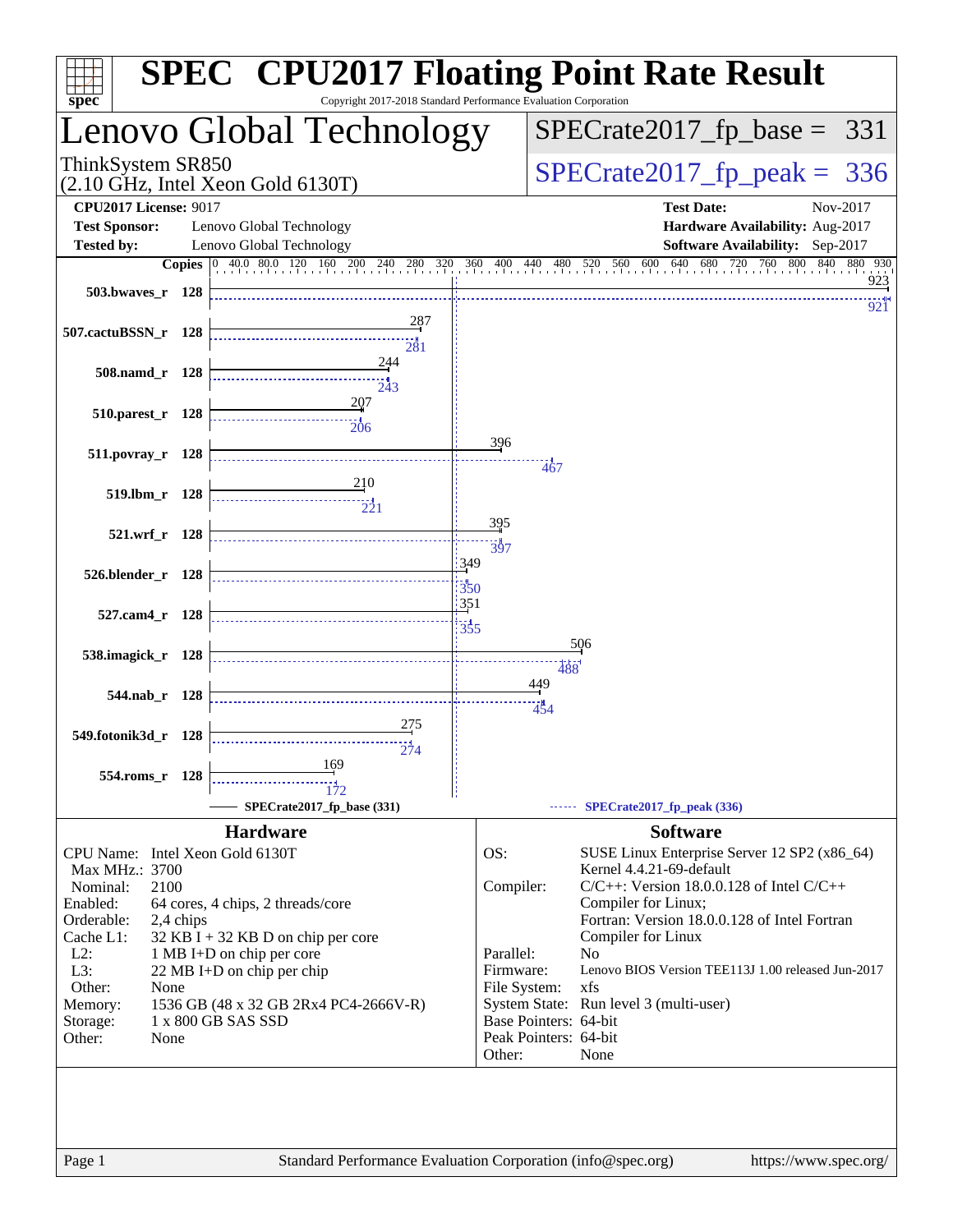

# Lenovo Global Technology

(2.10 GHz, Intel Xeon Gold 6130T)

ThinkSystem SR850<br>(2.10 GHz, Intel Xeon Gold 6130T)  $\begin{array}{r} | \text{SPECrate2017\_fp\_peak} = 336 \end{array}$ 

[SPECrate2017\\_fp\\_base =](http://www.spec.org/auto/cpu2017/Docs/result-fields.html#SPECrate2017fpbase) 331

**[Test Sponsor:](http://www.spec.org/auto/cpu2017/Docs/result-fields.html#TestSponsor)** Lenovo Global Technology **[Hardware Availability:](http://www.spec.org/auto/cpu2017/Docs/result-fields.html#HardwareAvailability)** Aug-2017 **[Tested by:](http://www.spec.org/auto/cpu2017/Docs/result-fields.html#Testedby)** Lenovo Global Technology **[Software Availability:](http://www.spec.org/auto/cpu2017/Docs/result-fields.html#SoftwareAvailability)** Sep-2017

**[CPU2017 License:](http://www.spec.org/auto/cpu2017/Docs/result-fields.html#CPU2017License)** 9017 **[Test Date:](http://www.spec.org/auto/cpu2017/Docs/result-fields.html#TestDate)** Nov-2017

### **[Results Table](http://www.spec.org/auto/cpu2017/Docs/result-fields.html#ResultsTable)**

| <b>Base</b>               |               |                |       |                |       | <b>Peak</b>    |       |               |                |              |                |              |                |            |
|---------------------------|---------------|----------------|-------|----------------|-------|----------------|-------|---------------|----------------|--------------|----------------|--------------|----------------|------------|
| <b>Benchmark</b>          | <b>Copies</b> | <b>Seconds</b> | Ratio | <b>Seconds</b> | Ratio | <b>Seconds</b> | Ratio | <b>Copies</b> | <b>Seconds</b> | <b>Ratio</b> | <b>Seconds</b> | <b>Ratio</b> | <b>Seconds</b> | Ratio      |
| 503.bwaves_r              | 128           | 1390           | 924   | 1391           | 923   | 1392           | 922   | 128           | 1387           | 926          | 1398           | 918          | 1394           | 921        |
| 507.cactuBSSN r           | 128           | 564            | 287   | 565            | 287   | 564            | 287   | 128           | 572            | 283          | 577            | 281          | 577            | 281        |
| $508$ .namd $r$           | 128           | 500            | 243   | 498            | 244   | 498            | 244   | 128           | 504            | 241          | 500            | 243          | 500            | 243        |
| 510.parest_r              | 128           | 1597           | 210   | 1623           | 206   | 1620           | 207   | 128           | 1625           | 206          | 1639           | 204          | 1628           | 206        |
| 511.povray_r              | 128           | 754            | 396   | 754            | 396   | 753            | 397   | 128           | 643            | 465          | 641            | 467          | 640            | 467        |
| 519.1bm r                 | 128           | 642            | 210   | 643            | 210   | 641            | 210   | 128           | 605            | 223          | 610            | 221          | 610            | 221        |
| $521$ .wrf r              | 128           | 722            | 397   | 726            | 395   | 726            | 395   | 128           | 725            | 395          | 721            | 398          | 723            | <u>397</u> |
| 526.blender r             | 128           | 557            | 350   | 559            | 349   | 558            | 349   | 128           | 555            | 351          | 558            | 350          | 558            | 349        |
| $527.cam4_r$              | 128           | 637            | 351   | 637            | 351   | 638            | 351   | 128           | 629            | 356          | 630            | 355          | 631            | 355        |
| 538.imagick_r             | 128           | 630            | 506   | 630            | 505   | 629            | 506   | 128           | 631            | 505          | 652            | 488          | 663            | 480        |
| $544$ .nab r              | 128           | 481            | 448   | 480            | 449   | 479            | 450   | 128           | 473            | 456          | 477            | 452          | 474            | 454        |
| 549.fotonik3d_r           | 128           | 1816           | 275   | 1814           | 275   | 1815           | 275   | 128           | 1819           | 274          | 1821           | 274          | 1822           | 274        |
| $554$ .roms $r$           | 128           | 1203           | 169   | 1208           | 168   | 1207           | 169   | 128           | 1181           | 172          | 1181           | 172          | 1178           | 173        |
| $SPECrate2017_fp\_base =$ |               |                | 331   |                |       |                |       |               |                |              |                |              |                |            |

**[SPECrate2017\\_fp\\_peak =](http://www.spec.org/auto/cpu2017/Docs/result-fields.html#SPECrate2017fppeak) 336**

Results appear in the [order in which they were run](http://www.spec.org/auto/cpu2017/Docs/result-fields.html#RunOrder). Bold underlined text [indicates a median measurement](http://www.spec.org/auto/cpu2017/Docs/result-fields.html#Median).

### **[Submit Notes](http://www.spec.org/auto/cpu2017/Docs/result-fields.html#SubmitNotes)**

 The numactl mechanism was used to bind copies to processors. The config file option 'submit' was used to generate numactl commands to bind each copy to a specific processor. For details, please see the config file.

### **[Operating System Notes](http://www.spec.org/auto/cpu2017/Docs/result-fields.html#OperatingSystemNotes)**

Stack size set to unlimited using "ulimit -s unlimited"

### **[General Notes](http://www.spec.org/auto/cpu2017/Docs/result-fields.html#GeneralNotes)**

Environment variables set by runcpu before the start of the run: LD\_LIBRARY\_PATH = "/home/cpu2017.1.0.2.ic18.0/lib/ia32:/home/cpu2017.1.0.2.ic18.0/lib/intel64" LD\_LIBRARY\_PATH = "\$LD\_LIBRARY\_PATH:/home/cpu2017.1.0.2.ic18.0/je5.0.1-32:/home/cpu2017.1.0.2.ic18.0/je5.0.1-64" Binaries compiled on a system with 1x Intel Core i7-4790 CPU + 32GB RAM memory using Redhat Enterprise Linux 7.4 Transparent Huge Pages enabled by default Prior to runcpu invocation Filesystem page cache synced and cleared with: sync; echo 3> /proc/sys/vm/drop\_caches runcpu command invoked through numactl i.e.: numactl --interleave=all runcpu <etc>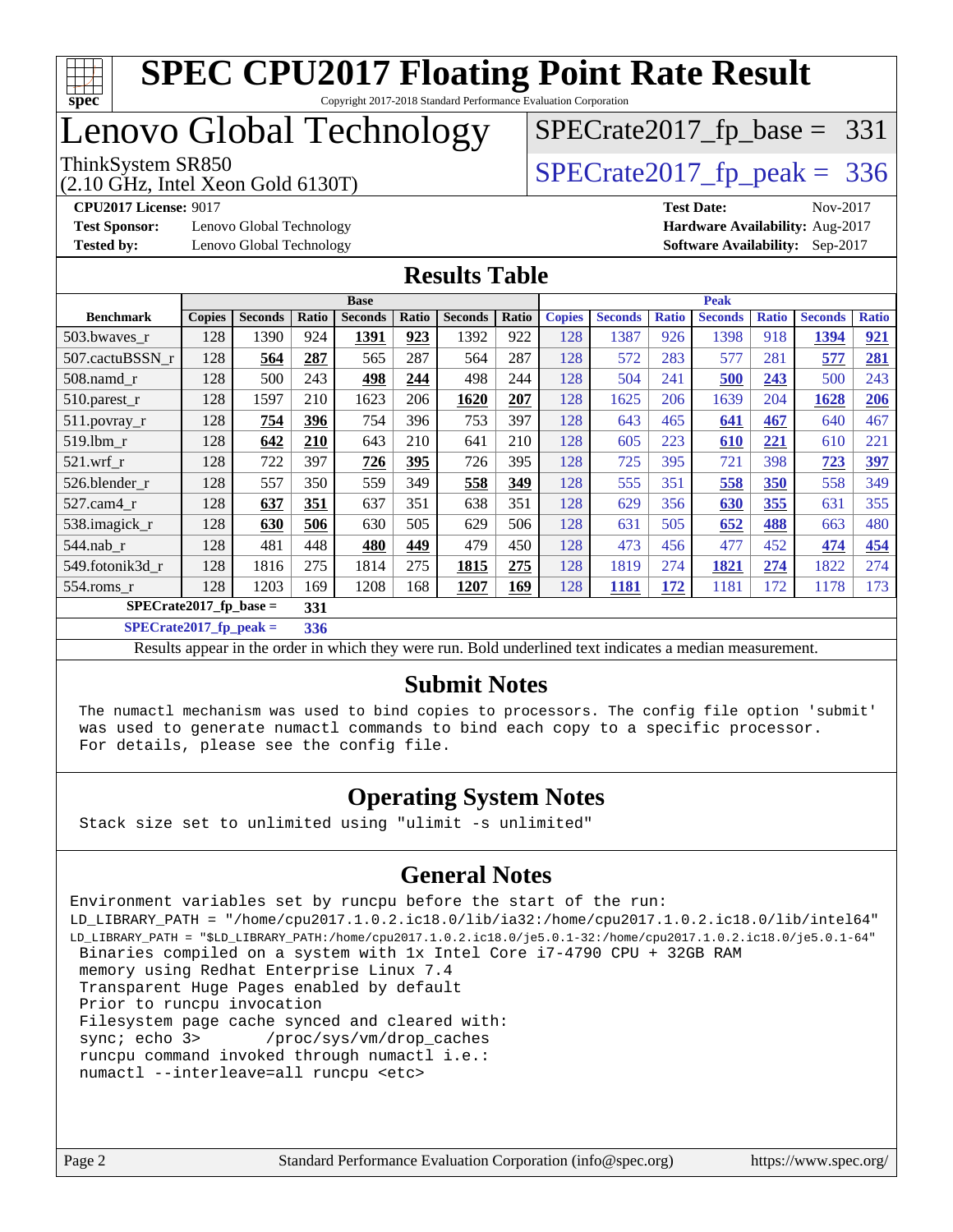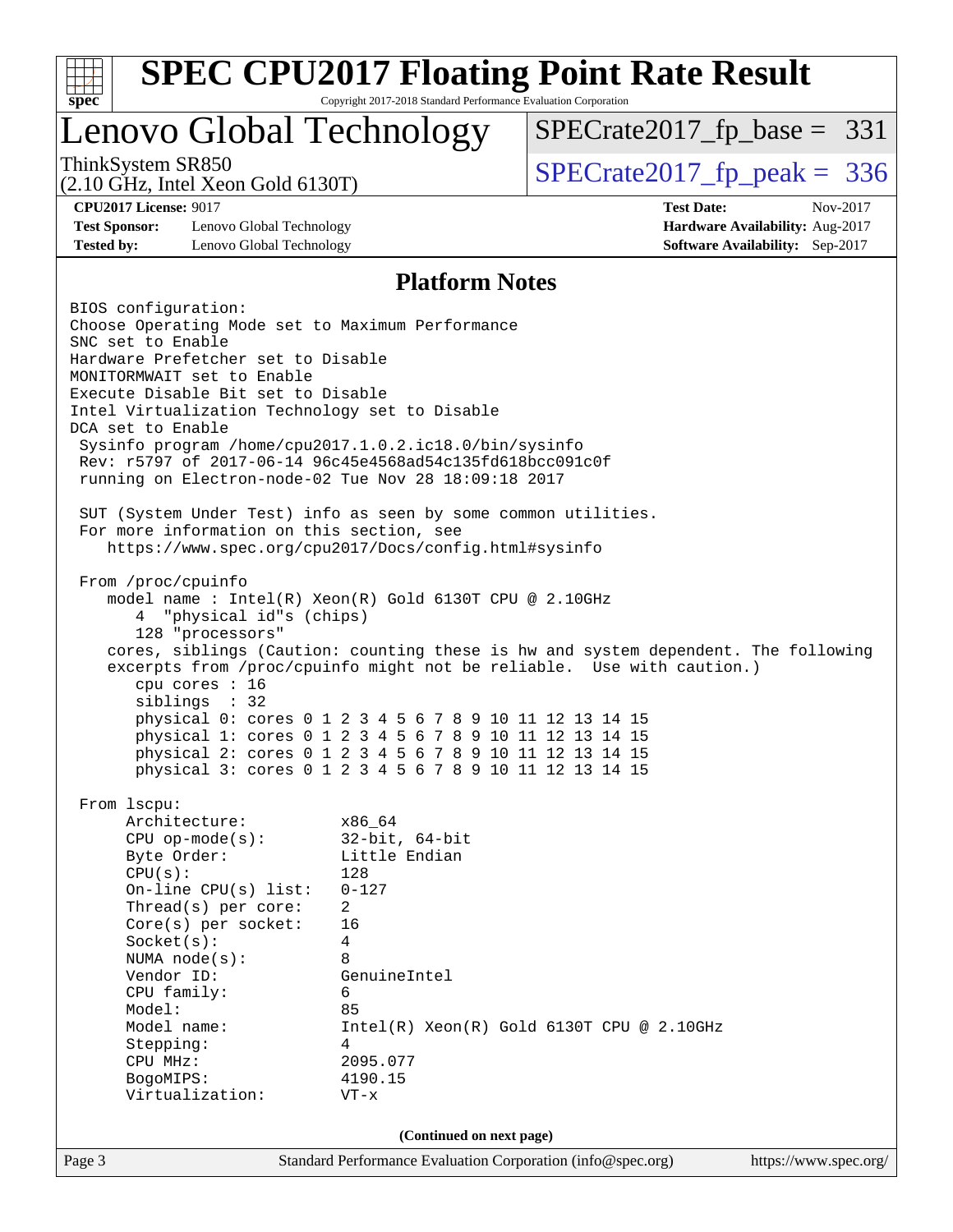

# **[SPEC CPU2017 Floating Point Rate Result](http://www.spec.org/auto/cpu2017/Docs/result-fields.html#SPECCPU2017FloatingPointRateResult)**

Copyright 2017-2018 Standard Performance Evaluation Corporation

# Lenovo Global Technology

ThinkSystem SR850<br>(2.10 GHz, Intel Xeon Gold 6130T)  $\begin{array}{r} | \text{SPECrate2017\_fp\_peak} = 336 \end{array}$ [SPECrate2017\\_fp\\_base =](http://www.spec.org/auto/cpu2017/Docs/result-fields.html#SPECrate2017fpbase) 331

(2.10 GHz, Intel Xeon Gold 6130T)

**[Test Sponsor:](http://www.spec.org/auto/cpu2017/Docs/result-fields.html#TestSponsor)** Lenovo Global Technology **[Hardware Availability:](http://www.spec.org/auto/cpu2017/Docs/result-fields.html#HardwareAvailability)** Aug-2017 **[Tested by:](http://www.spec.org/auto/cpu2017/Docs/result-fields.html#Testedby)** Lenovo Global Technology **[Software Availability:](http://www.spec.org/auto/cpu2017/Docs/result-fields.html#SoftwareAvailability)** Sep-2017

**[CPU2017 License:](http://www.spec.org/auto/cpu2017/Docs/result-fields.html#CPU2017License)** 9017 **[Test Date:](http://www.spec.org/auto/cpu2017/Docs/result-fields.html#TestDate)** Nov-2017

#### **[Platform Notes \(Continued\)](http://www.spec.org/auto/cpu2017/Docs/result-fields.html#PlatformNotes)**

|             | $L1d$ cache: |                          | 32K                                           |
|-------------|--------------|--------------------------|-----------------------------------------------|
|             | $L1i$ cache: |                          | 32K                                           |
| $L2$ cache: |              |                          | 1024K                                         |
| $L3$ cache: |              |                          | 22528K                                        |
|             |              | NUMA $node0$ $CPU(s):$   | $0-3, 8-11, 64-67, 72-75$                     |
|             |              | NUMA nodel CPU(s):       | $4 - 7$ , $12 - 15$ , $68 - 71$ , $76 - 79$   |
|             |              | NUMA $node2$ $CPU(s)$ :  | $16 - 19, 24 - 27, 80 - 83, 88 - 91$          |
|             |              | NUMA $node3$ $CPU(s)$ :  | $20 - 23$ , $28 - 31$ , $84 - 87$ , $92 - 95$ |
|             |              | NUMA $node4$ $CPU(s)$ :  | $32 - 35, 40 - 43, 96 - 99, 104 - 107$        |
|             |              | NUMA node5 CPU(s):       | $36 - 39, 44 - 47, 100 - 103, 108 - 111$      |
|             |              | NUMA $node6$ $CPU(s):$   | 48-51, 56-59, 112-115, 120-123                |
|             |              | NUMA $node7$ CPU $(s)$ : | $52 - 55, 60 - 63, 116 - 119, 124 - 127$      |
|             |              |                          |                                               |

Flags: fpu vme de pse tsc msr pae mce cx8 apic sep mtrr pge mca cmov pat pse36 clflush dts acpi mmx fxsr sse sse2 ss ht tm pbe syscall nx pdpe1gb rdtscp lm constant\_tsc art arch\_perfmon pebs bts rep\_good nopl xtopology nonstop\_tsc aperfmperf eagerfpu pni pclmulqdq dtes64 monitor ds\_cpl vmx smx est tm2 ssse3 sdbg fma cx16 xtpr pdcm pcid dca sse4\_1 sse4\_2 x2apic movbe popcnt tsc\_deadline\_timer aes xsave avx f16c rdrand lahf\_lm abm 3dnowprefetch ida arat epb pln pts dtherm intel\_pt tpr\_shadow vnmi flexpriority ept vpid fsgsbase tsc\_adjust bmi1 hle avx2 smep bmi2 erms invpcid rtm cqm mpx avx512f avx512dq rdseed adx smap clflushopt clwb avx512cd avx512bw avx512vl xsaveopt xsavec xgetbv1 cqm\_llc cqm\_occup\_llc

 /proc/cpuinfo cache data cache size : 22528 KB

 From numactl --hardware WARNING: a numactl 'node' might or might not correspond to a physical chip. available: 8 nodes (0-7) node 0 cpus: 0 1 2 3 8 9 10 11 64 65 66 67 72 73 74 75 node 0 size: 193131 MB node 0 free: 192542 MB node 1 cpus: 4 5 6 7 12 13 14 15 68 69 70 71 76 77 78 79 node 1 size: 193528 MB node 1 free: 192819 MB node 2 cpus: 16 17 18 19 24 25 26 27 80 81 82 83 88 89 90 91 node 2 size: 193528 MB node 2 free: 193020 MB node 3 cpus: 20 21 22 23 28 29 30 31 84 85 86 87 92 93 94 95 node 3 size: 193528 MB node 3 free: 192966 MB node 4 cpus: 32 33 34 35 40 41 42 43 96 97 98 99 104 105 106 107 node 4 size: 193528 MB node 4 free: 193049 MB node 5 cpus: 36 37 38 39 44 45 46 47 100 101 102 103 108 109 110 111 node 5 size: 193528 MB node 5 free: 193050 MB node 6 cpus: 48 49 50 51 56 57 58 59 112 113 114 115 120 121 122 123 **(Continued on next page)**

Page 4 Standard Performance Evaluation Corporation [\(info@spec.org\)](mailto:info@spec.org) <https://www.spec.org/>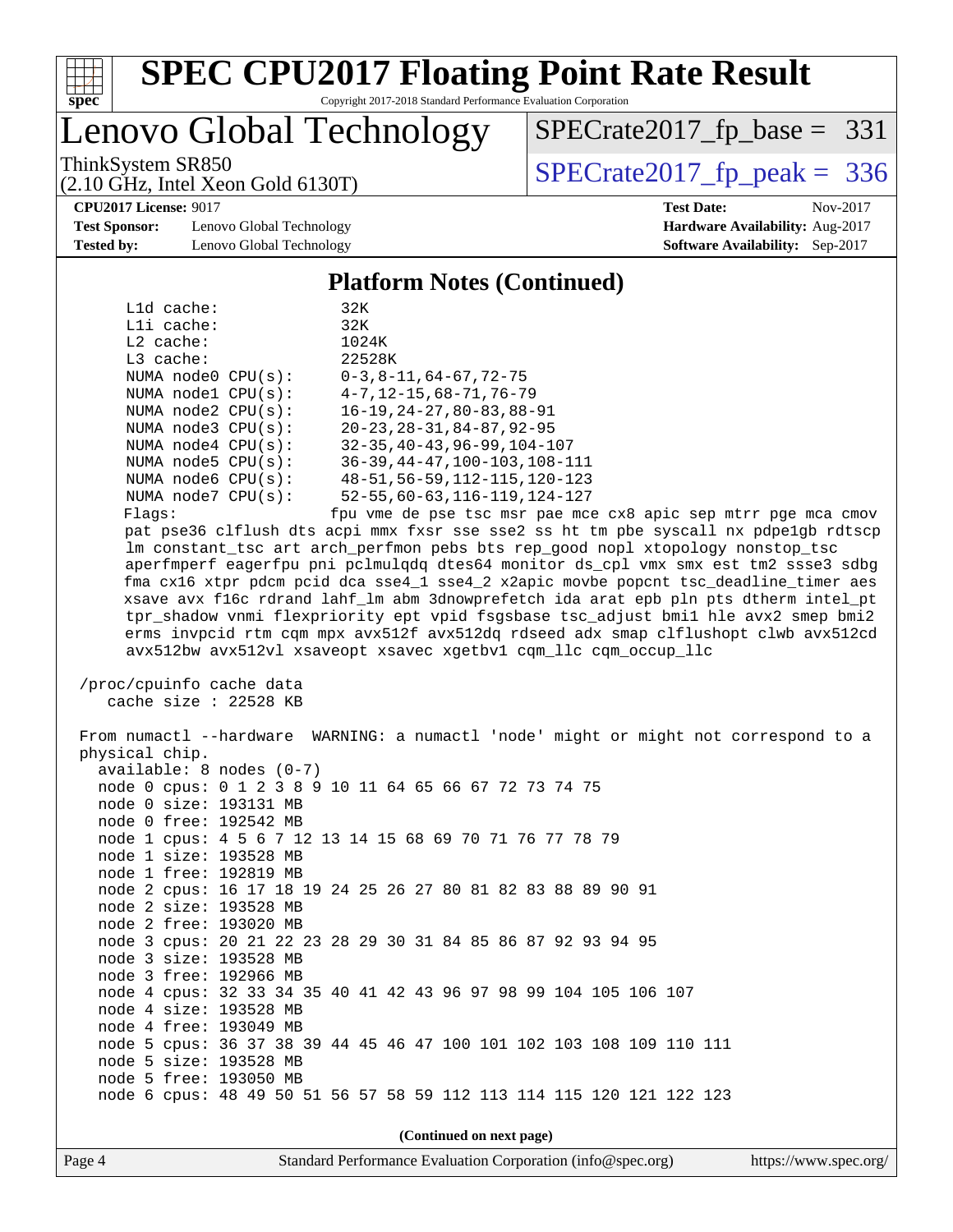| <b>SPEC CPU2017 Floating Point Rate Result</b><br>ĦТ<br>spec<br>Copyright 2017-2018 Standard Performance Evaluation Corporation<br>Lenovo Global Technology<br>$SPECrate2017_fp\_base = 331$<br>ThinkSystem SR850<br>$SPECTate2017$ _fp_peak = 336<br>$(2.10 \text{ GHz}, \text{Intel Xeon Gold } 6130 \text{T})$<br><b>CPU2017 License: 9017</b><br><b>Test Date:</b><br>Nov-2017<br><b>Test Sponsor:</b><br>Lenovo Global Technology<br>Hardware Availability: Aug-2017<br><b>Tested by:</b><br>Lenovo Global Technology<br>Software Availability: Sep-2017<br><b>Platform Notes (Continued)</b><br>node 6 size: 193528 MB<br>node 6 free: 193038 MB<br>node 7 cpus: 52 53 54 55 60 61 62 63 116 117 118 119 124 125 126 127<br>node 7 size: 193525 MB<br>node 7 free: 192993 MB<br>node distances:<br>2<br>5<br>7<br>node<br>$\overline{0}$<br>1<br>3<br>$\overline{4}$<br>6<br>31<br>0:<br>11<br>21<br>21<br>21<br>31<br>10<br>21<br>21<br>21<br>21<br>31<br>31<br>1:<br>11<br>10<br>21<br>2:<br>21<br>21<br>10<br>11<br>31<br>31<br>21<br>21<br>3:<br>21<br>11<br>31<br>21<br>21<br>10<br>31<br>21<br>4:<br>21<br>21<br>31<br>21<br>31<br>10<br>11<br>21<br>5:<br>21<br>21<br>11<br>21<br>31<br>31<br>10<br>21<br>6:<br>31<br>21<br>21<br>11<br>31<br>21<br>21<br>10<br>7:<br>31<br>31<br>21<br>21<br>21<br>21<br>11<br>10<br>From /proc/meminfo<br>MemTotal:<br>1584975560 kB<br>HugePages_Total:<br>0<br>Hugepagesize:<br>2048 kB<br>From /etc/*release* /etc/*version*<br>$S$ uSE-release:<br>SUSE Linux Enterprise Server 12 (x86_64)<br>$VERSION = 12$<br>PATCHLEVEL = 2<br># This file is deprecated and will be removed in a future service pack or release.<br># Please check /etc/os-release for details about this release.<br>os-release:<br>NAME="SLES"<br>VERSION="12-SP2"<br>VERSION_ID="12.2"<br>PRETTY_NAME="SUSE Linux Enterprise Server 12 SP2"<br>ID="sles"<br>$ANSI$ _COLOR=" $0:32$ "<br>CPE_NAME="cpe:/o:suse:sles:12:sp2"<br>uname $-a$ :<br>Linux Electron-node-02 4.4.21-69-default #1 SMP Tue Oct 25 10:58:20 UTC 2016 (9464f67)<br>x86_64 x86_64 x86_64 GNU/Linux<br>run-level 3 Nov 28 17:40<br>SPEC is set to: /home/cpu2017.1.0.2.ic18.0<br>Filesystem<br>Type Size Used Avail Use% Mounted on<br>/dev/sda4<br>688G 130G 559G 19% / home<br>xfs<br>(Continued on next page)<br>Standard Performance Evaluation Corporation (info@spec.org) |        |  |  |  |  |  |
|-------------------------------------------------------------------------------------------------------------------------------------------------------------------------------------------------------------------------------------------------------------------------------------------------------------------------------------------------------------------------------------------------------------------------------------------------------------------------------------------------------------------------------------------------------------------------------------------------------------------------------------------------------------------------------------------------------------------------------------------------------------------------------------------------------------------------------------------------------------------------------------------------------------------------------------------------------------------------------------------------------------------------------------------------------------------------------------------------------------------------------------------------------------------------------------------------------------------------------------------------------------------------------------------------------------------------------------------------------------------------------------------------------------------------------------------------------------------------------------------------------------------------------------------------------------------------------------------------------------------------------------------------------------------------------------------------------------------------------------------------------------------------------------------------------------------------------------------------------------------------------------------------------------------------------------------------------------------------------------------------------------------------------------------------------------------------------------------------------------------------------------------------------------------------------------------------------------------------------------------------------------------------------------------------------------------------------------------------------------------------------|--------|--|--|--|--|--|
|                                                                                                                                                                                                                                                                                                                                                                                                                                                                                                                                                                                                                                                                                                                                                                                                                                                                                                                                                                                                                                                                                                                                                                                                                                                                                                                                                                                                                                                                                                                                                                                                                                                                                                                                                                                                                                                                                                                                                                                                                                                                                                                                                                                                                                                                                                                                                                               |        |  |  |  |  |  |
|                                                                                                                                                                                                                                                                                                                                                                                                                                                                                                                                                                                                                                                                                                                                                                                                                                                                                                                                                                                                                                                                                                                                                                                                                                                                                                                                                                                                                                                                                                                                                                                                                                                                                                                                                                                                                                                                                                                                                                                                                                                                                                                                                                                                                                                                                                                                                                               |        |  |  |  |  |  |
|                                                                                                                                                                                                                                                                                                                                                                                                                                                                                                                                                                                                                                                                                                                                                                                                                                                                                                                                                                                                                                                                                                                                                                                                                                                                                                                                                                                                                                                                                                                                                                                                                                                                                                                                                                                                                                                                                                                                                                                                                                                                                                                                                                                                                                                                                                                                                                               |        |  |  |  |  |  |
|                                                                                                                                                                                                                                                                                                                                                                                                                                                                                                                                                                                                                                                                                                                                                                                                                                                                                                                                                                                                                                                                                                                                                                                                                                                                                                                                                                                                                                                                                                                                                                                                                                                                                                                                                                                                                                                                                                                                                                                                                                                                                                                                                                                                                                                                                                                                                                               |        |  |  |  |  |  |
|                                                                                                                                                                                                                                                                                                                                                                                                                                                                                                                                                                                                                                                                                                                                                                                                                                                                                                                                                                                                                                                                                                                                                                                                                                                                                                                                                                                                                                                                                                                                                                                                                                                                                                                                                                                                                                                                                                                                                                                                                                                                                                                                                                                                                                                                                                                                                                               |        |  |  |  |  |  |
|                                                                                                                                                                                                                                                                                                                                                                                                                                                                                                                                                                                                                                                                                                                                                                                                                                                                                                                                                                                                                                                                                                                                                                                                                                                                                                                                                                                                                                                                                                                                                                                                                                                                                                                                                                                                                                                                                                                                                                                                                                                                                                                                                                                                                                                                                                                                                                               |        |  |  |  |  |  |
|                                                                                                                                                                                                                                                                                                                                                                                                                                                                                                                                                                                                                                                                                                                                                                                                                                                                                                                                                                                                                                                                                                                                                                                                                                                                                                                                                                                                                                                                                                                                                                                                                                                                                                                                                                                                                                                                                                                                                                                                                                                                                                                                                                                                                                                                                                                                                                               |        |  |  |  |  |  |
|                                                                                                                                                                                                                                                                                                                                                                                                                                                                                                                                                                                                                                                                                                                                                                                                                                                                                                                                                                                                                                                                                                                                                                                                                                                                                                                                                                                                                                                                                                                                                                                                                                                                                                                                                                                                                                                                                                                                                                                                                                                                                                                                                                                                                                                                                                                                                                               |        |  |  |  |  |  |
|                                                                                                                                                                                                                                                                                                                                                                                                                                                                                                                                                                                                                                                                                                                                                                                                                                                                                                                                                                                                                                                                                                                                                                                                                                                                                                                                                                                                                                                                                                                                                                                                                                                                                                                                                                                                                                                                                                                                                                                                                                                                                                                                                                                                                                                                                                                                                                               |        |  |  |  |  |  |
|                                                                                                                                                                                                                                                                                                                                                                                                                                                                                                                                                                                                                                                                                                                                                                                                                                                                                                                                                                                                                                                                                                                                                                                                                                                                                                                                                                                                                                                                                                                                                                                                                                                                                                                                                                                                                                                                                                                                                                                                                                                                                                                                                                                                                                                                                                                                                                               |        |  |  |  |  |  |
|                                                                                                                                                                                                                                                                                                                                                                                                                                                                                                                                                                                                                                                                                                                                                                                                                                                                                                                                                                                                                                                                                                                                                                                                                                                                                                                                                                                                                                                                                                                                                                                                                                                                                                                                                                                                                                                                                                                                                                                                                                                                                                                                                                                                                                                                                                                                                                               |        |  |  |  |  |  |
|                                                                                                                                                                                                                                                                                                                                                                                                                                                                                                                                                                                                                                                                                                                                                                                                                                                                                                                                                                                                                                                                                                                                                                                                                                                                                                                                                                                                                                                                                                                                                                                                                                                                                                                                                                                                                                                                                                                                                                                                                                                                                                                                                                                                                                                                                                                                                                               |        |  |  |  |  |  |
|                                                                                                                                                                                                                                                                                                                                                                                                                                                                                                                                                                                                                                                                                                                                                                                                                                                                                                                                                                                                                                                                                                                                                                                                                                                                                                                                                                                                                                                                                                                                                                                                                                                                                                                                                                                                                                                                                                                                                                                                                                                                                                                                                                                                                                                                                                                                                                               |        |  |  |  |  |  |
|                                                                                                                                                                                                                                                                                                                                                                                                                                                                                                                                                                                                                                                                                                                                                                                                                                                                                                                                                                                                                                                                                                                                                                                                                                                                                                                                                                                                                                                                                                                                                                                                                                                                                                                                                                                                                                                                                                                                                                                                                                                                                                                                                                                                                                                                                                                                                                               |        |  |  |  |  |  |
|                                                                                                                                                                                                                                                                                                                                                                                                                                                                                                                                                                                                                                                                                                                                                                                                                                                                                                                                                                                                                                                                                                                                                                                                                                                                                                                                                                                                                                                                                                                                                                                                                                                                                                                                                                                                                                                                                                                                                                                                                                                                                                                                                                                                                                                                                                                                                                               |        |  |  |  |  |  |
|                                                                                                                                                                                                                                                                                                                                                                                                                                                                                                                                                                                                                                                                                                                                                                                                                                                                                                                                                                                                                                                                                                                                                                                                                                                                                                                                                                                                                                                                                                                                                                                                                                                                                                                                                                                                                                                                                                                                                                                                                                                                                                                                                                                                                                                                                                                                                                               |        |  |  |  |  |  |
|                                                                                                                                                                                                                                                                                                                                                                                                                                                                                                                                                                                                                                                                                                                                                                                                                                                                                                                                                                                                                                                                                                                                                                                                                                                                                                                                                                                                                                                                                                                                                                                                                                                                                                                                                                                                                                                                                                                                                                                                                                                                                                                                                                                                                                                                                                                                                                               |        |  |  |  |  |  |
|                                                                                                                                                                                                                                                                                                                                                                                                                                                                                                                                                                                                                                                                                                                                                                                                                                                                                                                                                                                                                                                                                                                                                                                                                                                                                                                                                                                                                                                                                                                                                                                                                                                                                                                                                                                                                                                                                                                                                                                                                                                                                                                                                                                                                                                                                                                                                                               |        |  |  |  |  |  |
|                                                                                                                                                                                                                                                                                                                                                                                                                                                                                                                                                                                                                                                                                                                                                                                                                                                                                                                                                                                                                                                                                                                                                                                                                                                                                                                                                                                                                                                                                                                                                                                                                                                                                                                                                                                                                                                                                                                                                                                                                                                                                                                                                                                                                                                                                                                                                                               |        |  |  |  |  |  |
|                                                                                                                                                                                                                                                                                                                                                                                                                                                                                                                                                                                                                                                                                                                                                                                                                                                                                                                                                                                                                                                                                                                                                                                                                                                                                                                                                                                                                                                                                                                                                                                                                                                                                                                                                                                                                                                                                                                                                                                                                                                                                                                                                                                                                                                                                                                                                                               |        |  |  |  |  |  |
| https://www.spec.org/                                                                                                                                                                                                                                                                                                                                                                                                                                                                                                                                                                                                                                                                                                                                                                                                                                                                                                                                                                                                                                                                                                                                                                                                                                                                                                                                                                                                                                                                                                                                                                                                                                                                                                                                                                                                                                                                                                                                                                                                                                                                                                                                                                                                                                                                                                                                                         |        |  |  |  |  |  |
|                                                                                                                                                                                                                                                                                                                                                                                                                                                                                                                                                                                                                                                                                                                                                                                                                                                                                                                                                                                                                                                                                                                                                                                                                                                                                                                                                                                                                                                                                                                                                                                                                                                                                                                                                                                                                                                                                                                                                                                                                                                                                                                                                                                                                                                                                                                                                                               |        |  |  |  |  |  |
|                                                                                                                                                                                                                                                                                                                                                                                                                                                                                                                                                                                                                                                                                                                                                                                                                                                                                                                                                                                                                                                                                                                                                                                                                                                                                                                                                                                                                                                                                                                                                                                                                                                                                                                                                                                                                                                                                                                                                                                                                                                                                                                                                                                                                                                                                                                                                                               |        |  |  |  |  |  |
|                                                                                                                                                                                                                                                                                                                                                                                                                                                                                                                                                                                                                                                                                                                                                                                                                                                                                                                                                                                                                                                                                                                                                                                                                                                                                                                                                                                                                                                                                                                                                                                                                                                                                                                                                                                                                                                                                                                                                                                                                                                                                                                                                                                                                                                                                                                                                                               |        |  |  |  |  |  |
|                                                                                                                                                                                                                                                                                                                                                                                                                                                                                                                                                                                                                                                                                                                                                                                                                                                                                                                                                                                                                                                                                                                                                                                                                                                                                                                                                                                                                                                                                                                                                                                                                                                                                                                                                                                                                                                                                                                                                                                                                                                                                                                                                                                                                                                                                                                                                                               |        |  |  |  |  |  |
|                                                                                                                                                                                                                                                                                                                                                                                                                                                                                                                                                                                                                                                                                                                                                                                                                                                                                                                                                                                                                                                                                                                                                                                                                                                                                                                                                                                                                                                                                                                                                                                                                                                                                                                                                                                                                                                                                                                                                                                                                                                                                                                                                                                                                                                                                                                                                                               | Page 5 |  |  |  |  |  |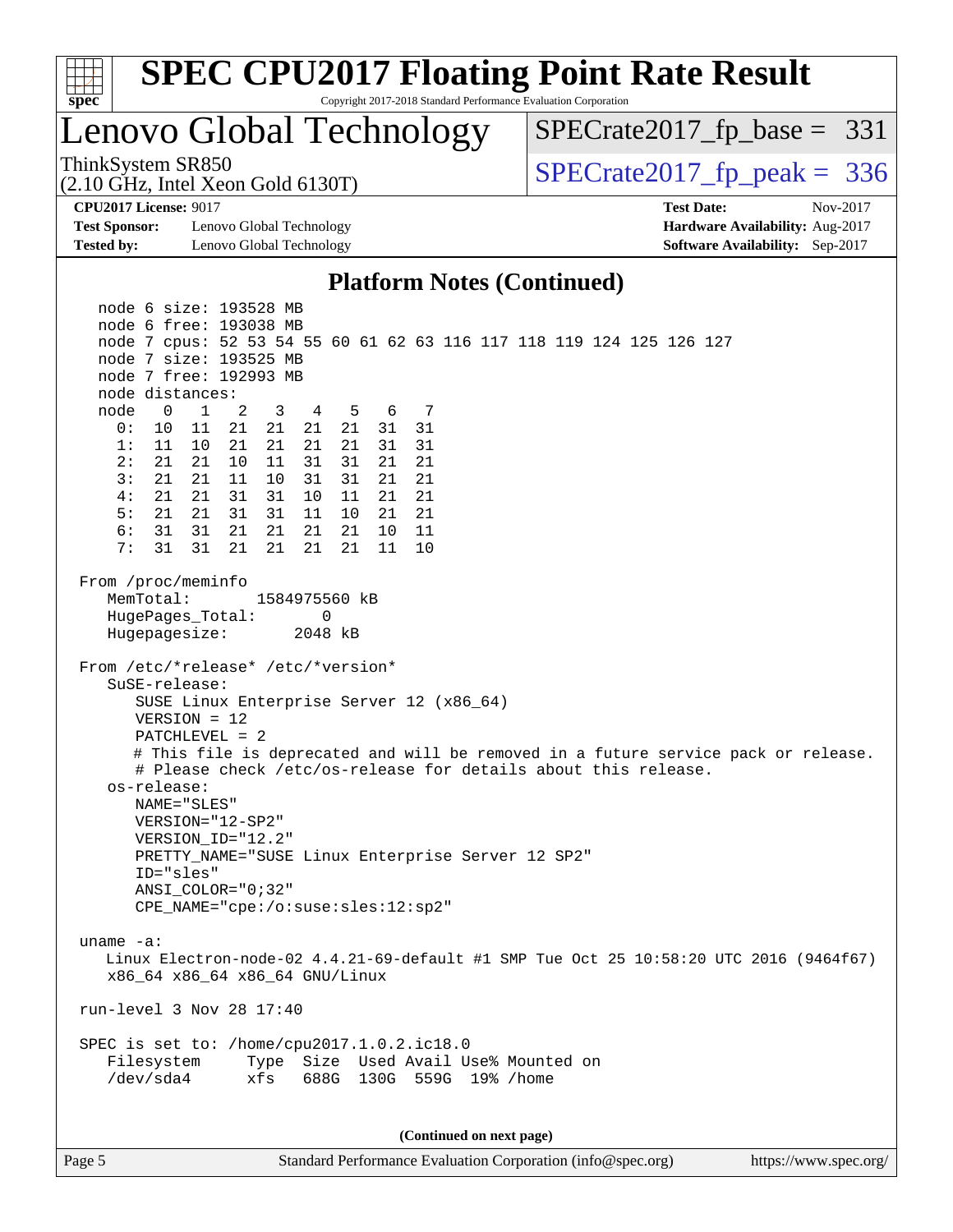

# **[SPEC CPU2017 Floating Point Rate Result](http://www.spec.org/auto/cpu2017/Docs/result-fields.html#SPECCPU2017FloatingPointRateResult)**

Copyright 2017-2018 Standard Performance Evaluation Corporation

### Lenovo Global Technology

ThinkSystem SR850<br>(2.10 GHz, Intel Xeon Gold 6130T)  $\begin{array}{r} | \text{SPECrate2017\_fp\_peak} = 336 \end{array}$ 

[SPECrate2017\\_fp\\_base =](http://www.spec.org/auto/cpu2017/Docs/result-fields.html#SPECrate2017fpbase) 331

(2.10 GHz, Intel Xeon Gold 6130T)

**[Test Sponsor:](http://www.spec.org/auto/cpu2017/Docs/result-fields.html#TestSponsor)** Lenovo Global Technology **[Hardware Availability:](http://www.spec.org/auto/cpu2017/Docs/result-fields.html#HardwareAvailability)** Aug-2017 **[Tested by:](http://www.spec.org/auto/cpu2017/Docs/result-fields.html#Testedby)** Lenovo Global Technology **[Software Availability:](http://www.spec.org/auto/cpu2017/Docs/result-fields.html#SoftwareAvailability)** Sep-2017

**[CPU2017 License:](http://www.spec.org/auto/cpu2017/Docs/result-fields.html#CPU2017License)** 9017 **[Test Date:](http://www.spec.org/auto/cpu2017/Docs/result-fields.html#TestDate)** Nov-2017

#### **[Platform Notes \(Continued\)](http://www.spec.org/auto/cpu2017/Docs/result-fields.html#PlatformNotes)**

 Additional information from dmidecode follows. WARNING: Use caution when you interpret this section. The 'dmidecode' program reads system data which is "intended to allow hardware to be accurately determined", but the intent may not be met, as there are frequent changes to hardware, firmware, and the "DMTF SMBIOS" standard. BIOS Lenovo -[TEE113J-1.00]- 06/03/2017 Memory:

48x Samsung M393A4K40BB2-CTD 32 GB 2 rank 2666

(End of data from sysinfo program)

### **[Compiler Version Notes](http://www.spec.org/auto/cpu2017/Docs/result-fields.html#CompilerVersionNotes)**

| CC 519.1bm_r(base) 538.imagick_r(base, peak) 544.nab_r(base)                                                               |  |  |  |  |  |  |
|----------------------------------------------------------------------------------------------------------------------------|--|--|--|--|--|--|
| icc (ICC) 18.0.0 20170811<br>Copyright (C) 1985-2017 Intel Corporation. All rights reserved.                               |  |  |  |  |  |  |
|                                                                                                                            |  |  |  |  |  |  |
| 519.1bm_r(peak) 544.nab_r(peak)<br>CC.                                                                                     |  |  |  |  |  |  |
| icc (ICC) 18.0.0 20170811<br>Copyright (C) 1985-2017 Intel Corporation. All rights reserved.                               |  |  |  |  |  |  |
|                                                                                                                            |  |  |  |  |  |  |
| $CXXC 508.namd_r(base) 510.parest_r(base)$                                                                                 |  |  |  |  |  |  |
| icpc (ICC) 18.0.0 20170811<br>Copyright (C) 1985-2017 Intel Corporation. All rights reserved.                              |  |  |  |  |  |  |
|                                                                                                                            |  |  |  |  |  |  |
| CXXC 508.namd_r(peak) 510.parest_r(peak)                                                                                   |  |  |  |  |  |  |
| icpc (ICC) 18.0.0 20170811<br>Copyright (C) 1985-2017 Intel Corporation. All rights reserved.                              |  |  |  |  |  |  |
|                                                                                                                            |  |  |  |  |  |  |
| CC 511.povray_r(base) 526.blender_r(base)                                                                                  |  |  |  |  |  |  |
| icpc (ICC) 18.0.0 20170811<br>Copyright (C) 1985-2017 Intel Corporation. All rights reserved.<br>icc (ICC) 18.0.0 20170811 |  |  |  |  |  |  |
| (Continued on next page)                                                                                                   |  |  |  |  |  |  |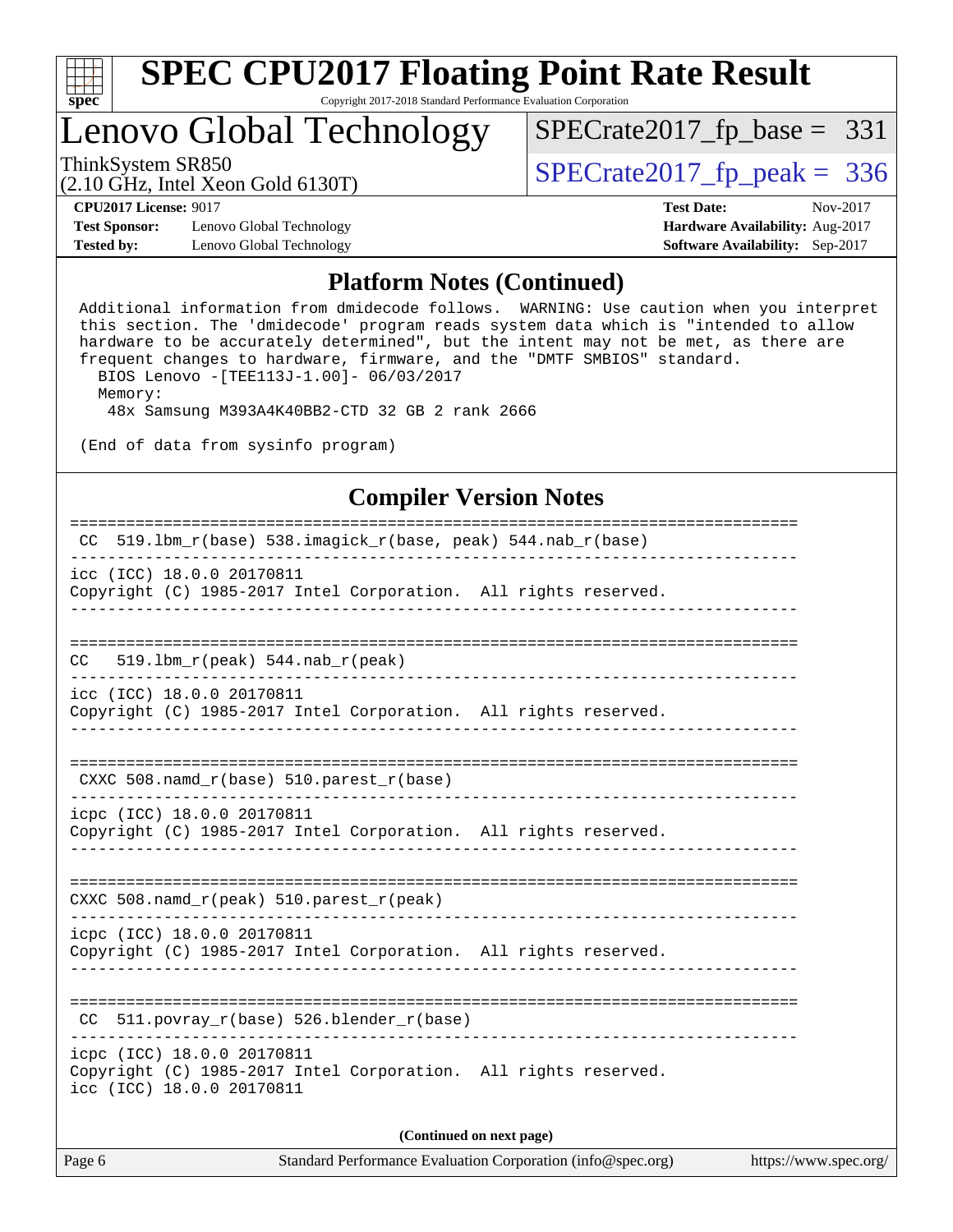| S<br>оe |  |  |  |  |  |
|---------|--|--|--|--|--|

# **[SPEC CPU2017 Floating Point Rate Result](http://www.spec.org/auto/cpu2017/Docs/result-fields.html#SPECCPU2017FloatingPointRateResult)**

Copyright 2017-2018 Standard Performance Evaluation Corporation

Lenovo Global Technology

ThinkSystem SR850<br>  $(2.10 \text{ GHz})$  Intel Xeon Gold 6130T)

[SPECrate2017\\_fp\\_base =](http://www.spec.org/auto/cpu2017/Docs/result-fields.html#SPECrate2017fpbase) 331

(2.10 GHz, Intel Xeon Gold 6130T)

**[CPU2017 License:](http://www.spec.org/auto/cpu2017/Docs/result-fields.html#CPU2017License)** 9017 **[Test Date:](http://www.spec.org/auto/cpu2017/Docs/result-fields.html#TestDate)** Nov-2017 **[Test Sponsor:](http://www.spec.org/auto/cpu2017/Docs/result-fields.html#TestSponsor)** Lenovo Global Technology **[Hardware Availability:](http://www.spec.org/auto/cpu2017/Docs/result-fields.html#HardwareAvailability)** Aug-2017 **[Tested by:](http://www.spec.org/auto/cpu2017/Docs/result-fields.html#Testedby)** Lenovo Global Technology **[Software Availability:](http://www.spec.org/auto/cpu2017/Docs/result-fields.html#SoftwareAvailability)** Sep-2017

#### **[Compiler Version Notes \(Continued\)](http://www.spec.org/auto/cpu2017/Docs/result-fields.html#CompilerVersionNotes)**

| Copyright (C) 1985-2017 Intel Corporation. All rights reserved.                                                                                                     |                                                                       |  |  |  |  |  |  |
|---------------------------------------------------------------------------------------------------------------------------------------------------------------------|-----------------------------------------------------------------------|--|--|--|--|--|--|
| 511.povray_r(peak) 526.blender_r(peak)<br>CC                                                                                                                        |                                                                       |  |  |  |  |  |  |
| icpc (ICC) 18.0.0 20170811<br>Copyright (C) 1985-2017 Intel Corporation. All rights reserved.                                                                       |                                                                       |  |  |  |  |  |  |
| icc (ICC) 18.0.0 20170811<br>Copyright (C) 1985-2017 Intel Corporation. All rights reserved.                                                                        |                                                                       |  |  |  |  |  |  |
| 507.cactuBSSN_r(base)<br>FC.                                                                                                                                        |                                                                       |  |  |  |  |  |  |
| icpc (ICC) 18.0.0 20170811<br>Copyright (C) 1985-2017 Intel Corporation. All rights reserved.<br>icc (ICC) 18.0.0 20170811                                          |                                                                       |  |  |  |  |  |  |
| Copyright (C) 1985-2017 Intel Corporation. All rights reserved.<br>ifort (IFORT) 18.0.0 20170811                                                                    |                                                                       |  |  |  |  |  |  |
| Copyright (C) 1985-2017 Intel Corporation. All rights reserved.                                                                                                     |                                                                       |  |  |  |  |  |  |
| 507.cactuBSSN_r(peak)<br>FC                                                                                                                                         |                                                                       |  |  |  |  |  |  |
| icpc (ICC) 18.0.0 20170811<br>Copyright (C) 1985-2017 Intel Corporation. All rights reserved.<br>icc (ICC) 18.0.0 20170811                                          |                                                                       |  |  |  |  |  |  |
| Copyright (C) 1985-2017 Intel Corporation. All rights reserved.<br>ifort (IFORT) 18.0.0 20170811<br>Copyright (C) 1985-2017 Intel Corporation. All rights reserved. |                                                                       |  |  |  |  |  |  |
|                                                                                                                                                                     |                                                                       |  |  |  |  |  |  |
| FC                                                                                                                                                                  | 503.bwaves_r(base, peak) 549.fotonik3d_r(base, peak) 554.roms_r(base) |  |  |  |  |  |  |
| ifort (IFORT) 18.0.0 20170811<br>Copyright (C) 1985-2017 Intel Corporation. All rights reserved.                                                                    |                                                                       |  |  |  |  |  |  |
| FC<br>554.roms r(peak)                                                                                                                                              |                                                                       |  |  |  |  |  |  |
| ifort (IFORT) 18.0.0 20170811<br>Copyright (C) 1985-2017 Intel Corporation. All rights reserved.                                                                    |                                                                       |  |  |  |  |  |  |
|                                                                                                                                                                     | (Continued on next page)                                              |  |  |  |  |  |  |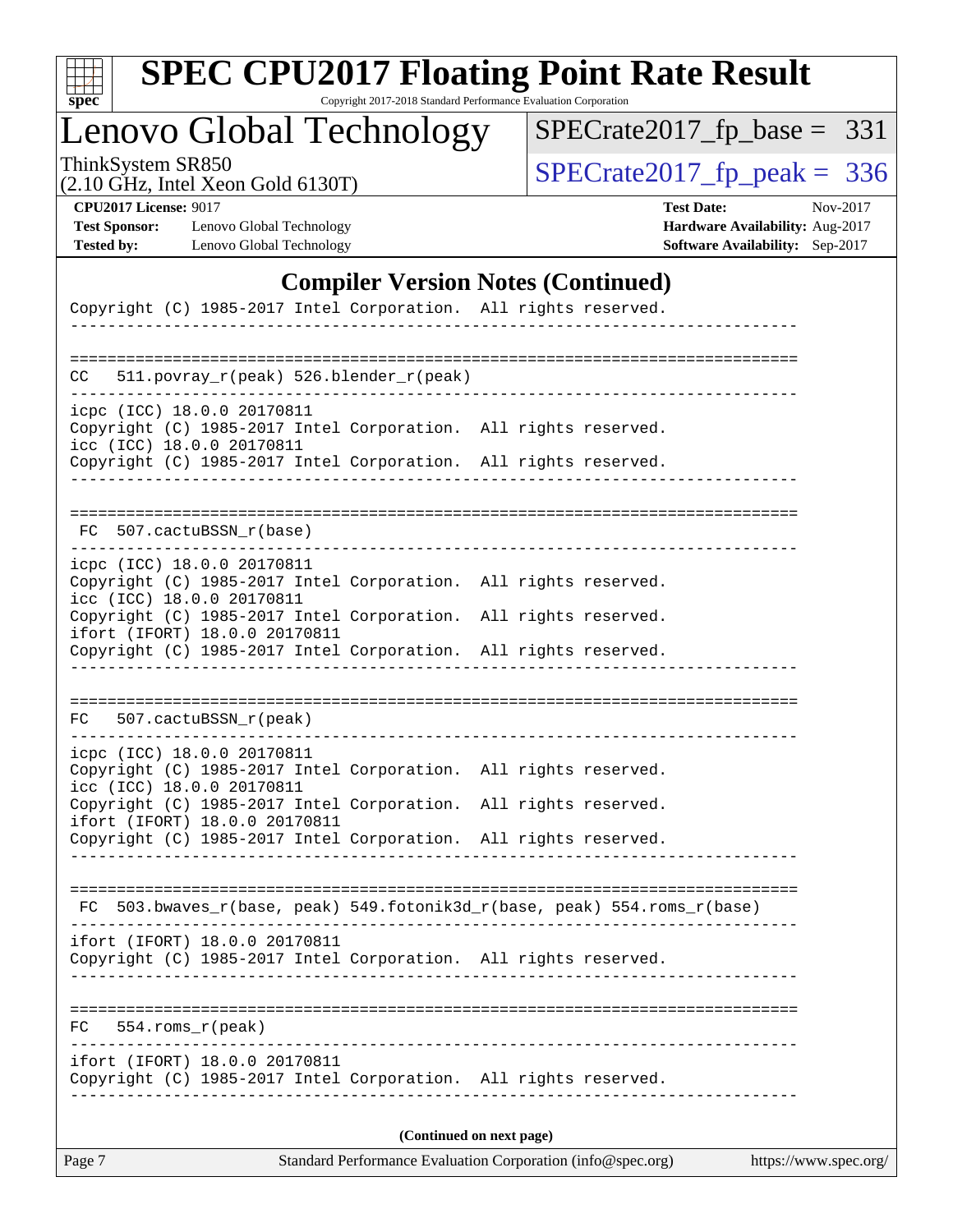

## Lenovo Global Technology

ThinkSystem SR850<br>  $\frac{10}{210}$  CH<sub>z</sub> Intel Year Gold 6130T) [SPECrate2017\\_fp\\_base =](http://www.spec.org/auto/cpu2017/Docs/result-fields.html#SPECrate2017fpbase) 331

(2.10 GHz, Intel Xeon Gold 6130T)

**[CPU2017 License:](http://www.spec.org/auto/cpu2017/Docs/result-fields.html#CPU2017License)** 9017 **[Test Date:](http://www.spec.org/auto/cpu2017/Docs/result-fields.html#TestDate)** Nov-2017 **[Test Sponsor:](http://www.spec.org/auto/cpu2017/Docs/result-fields.html#TestSponsor)** Lenovo Global Technology **[Hardware Availability:](http://www.spec.org/auto/cpu2017/Docs/result-fields.html#HardwareAvailability)** Aug-2017 **[Tested by:](http://www.spec.org/auto/cpu2017/Docs/result-fields.html#Testedby)** Lenovo Global Technology **[Software Availability:](http://www.spec.org/auto/cpu2017/Docs/result-fields.html#SoftwareAvailability)** Sep-2017

### **[Compiler Version Notes \(Continued\)](http://www.spec.org/auto/cpu2017/Docs/result-fields.html#CompilerVersionNotes)**

============================================================================== CC 521.wrf\_r(base) 527.cam4\_r(base) ----------------------------------------------------------------------------- ifort (IFORT) 18.0.0 20170811 Copyright (C) 1985-2017 Intel Corporation. All rights reserved. icc (ICC) 18.0.0 20170811 Copyright (C) 1985-2017 Intel Corporation. All rights reserved. ------------------------------------------------------------------------------ ============================================================================== CC 521.wrf\_r(peak) 527.cam4\_r(peak) ----------------------------------------------------------------------------- ifort (IFORT) 18.0.0 20170811 Copyright (C) 1985-2017 Intel Corporation. All rights reserved. icc (ICC) 18.0.0 20170811 Copyright (C) 1985-2017 Intel Corporation. All rights reserved. ------------------------------------------------------------------------------

### **[Base Compiler Invocation](http://www.spec.org/auto/cpu2017/Docs/result-fields.html#BaseCompilerInvocation)**

[C benchmarks](http://www.spec.org/auto/cpu2017/Docs/result-fields.html#Cbenchmarks): [icc](http://www.spec.org/cpu2017/results/res2017q4/cpu2017-20171212-01640.flags.html#user_CCbase_intel_icc_18.0_66fc1ee009f7361af1fbd72ca7dcefbb700085f36577c54f309893dd4ec40d12360134090235512931783d35fd58c0460139e722d5067c5574d8eaf2b3e37e92)

[C++ benchmarks:](http://www.spec.org/auto/cpu2017/Docs/result-fields.html#CXXbenchmarks) [icpc](http://www.spec.org/cpu2017/results/res2017q4/cpu2017-20171212-01640.flags.html#user_CXXbase_intel_icpc_18.0_c510b6838c7f56d33e37e94d029a35b4a7bccf4766a728ee175e80a419847e808290a9b78be685c44ab727ea267ec2f070ec5dc83b407c0218cded6866a35d07)

[Fortran benchmarks](http://www.spec.org/auto/cpu2017/Docs/result-fields.html#Fortranbenchmarks): [ifort](http://www.spec.org/cpu2017/results/res2017q4/cpu2017-20171212-01640.flags.html#user_FCbase_intel_ifort_18.0_8111460550e3ca792625aed983ce982f94888b8b503583aa7ba2b8303487b4d8a21a13e7191a45c5fd58ff318f48f9492884d4413fa793fd88dd292cad7027ca)

[Benchmarks using both Fortran and C](http://www.spec.org/auto/cpu2017/Docs/result-fields.html#BenchmarksusingbothFortranandC): [ifort](http://www.spec.org/cpu2017/results/res2017q4/cpu2017-20171212-01640.flags.html#user_CC_FCbase_intel_ifort_18.0_8111460550e3ca792625aed983ce982f94888b8b503583aa7ba2b8303487b4d8a21a13e7191a45c5fd58ff318f48f9492884d4413fa793fd88dd292cad7027ca) [icc](http://www.spec.org/cpu2017/results/res2017q4/cpu2017-20171212-01640.flags.html#user_CC_FCbase_intel_icc_18.0_66fc1ee009f7361af1fbd72ca7dcefbb700085f36577c54f309893dd4ec40d12360134090235512931783d35fd58c0460139e722d5067c5574d8eaf2b3e37e92)

[Benchmarks using both C and C++](http://www.spec.org/auto/cpu2017/Docs/result-fields.html#BenchmarksusingbothCandCXX): [icpc](http://www.spec.org/cpu2017/results/res2017q4/cpu2017-20171212-01640.flags.html#user_CC_CXXbase_intel_icpc_18.0_c510b6838c7f56d33e37e94d029a35b4a7bccf4766a728ee175e80a419847e808290a9b78be685c44ab727ea267ec2f070ec5dc83b407c0218cded6866a35d07) [icc](http://www.spec.org/cpu2017/results/res2017q4/cpu2017-20171212-01640.flags.html#user_CC_CXXbase_intel_icc_18.0_66fc1ee009f7361af1fbd72ca7dcefbb700085f36577c54f309893dd4ec40d12360134090235512931783d35fd58c0460139e722d5067c5574d8eaf2b3e37e92)

[Benchmarks using Fortran, C, and C++:](http://www.spec.org/auto/cpu2017/Docs/result-fields.html#BenchmarksusingFortranCandCXX) [icpc](http://www.spec.org/cpu2017/results/res2017q4/cpu2017-20171212-01640.flags.html#user_CC_CXX_FCbase_intel_icpc_18.0_c510b6838c7f56d33e37e94d029a35b4a7bccf4766a728ee175e80a419847e808290a9b78be685c44ab727ea267ec2f070ec5dc83b407c0218cded6866a35d07) [icc](http://www.spec.org/cpu2017/results/res2017q4/cpu2017-20171212-01640.flags.html#user_CC_CXX_FCbase_intel_icc_18.0_66fc1ee009f7361af1fbd72ca7dcefbb700085f36577c54f309893dd4ec40d12360134090235512931783d35fd58c0460139e722d5067c5574d8eaf2b3e37e92) [ifort](http://www.spec.org/cpu2017/results/res2017q4/cpu2017-20171212-01640.flags.html#user_CC_CXX_FCbase_intel_ifort_18.0_8111460550e3ca792625aed983ce982f94888b8b503583aa7ba2b8303487b4d8a21a13e7191a45c5fd58ff318f48f9492884d4413fa793fd88dd292cad7027ca)

### **[Base Portability Flags](http://www.spec.org/auto/cpu2017/Docs/result-fields.html#BasePortabilityFlags)**

 503.bwaves\_r: [-DSPEC\\_LP64](http://www.spec.org/cpu2017/results/res2017q4/cpu2017-20171212-01640.flags.html#suite_basePORTABILITY503_bwaves_r_DSPEC_LP64) 507.cactuBSSN\_r: [-DSPEC\\_LP64](http://www.spec.org/cpu2017/results/res2017q4/cpu2017-20171212-01640.flags.html#suite_basePORTABILITY507_cactuBSSN_r_DSPEC_LP64)

**(Continued on next page)**

Page 8 Standard Performance Evaluation Corporation [\(info@spec.org\)](mailto:info@spec.org) <https://www.spec.org/>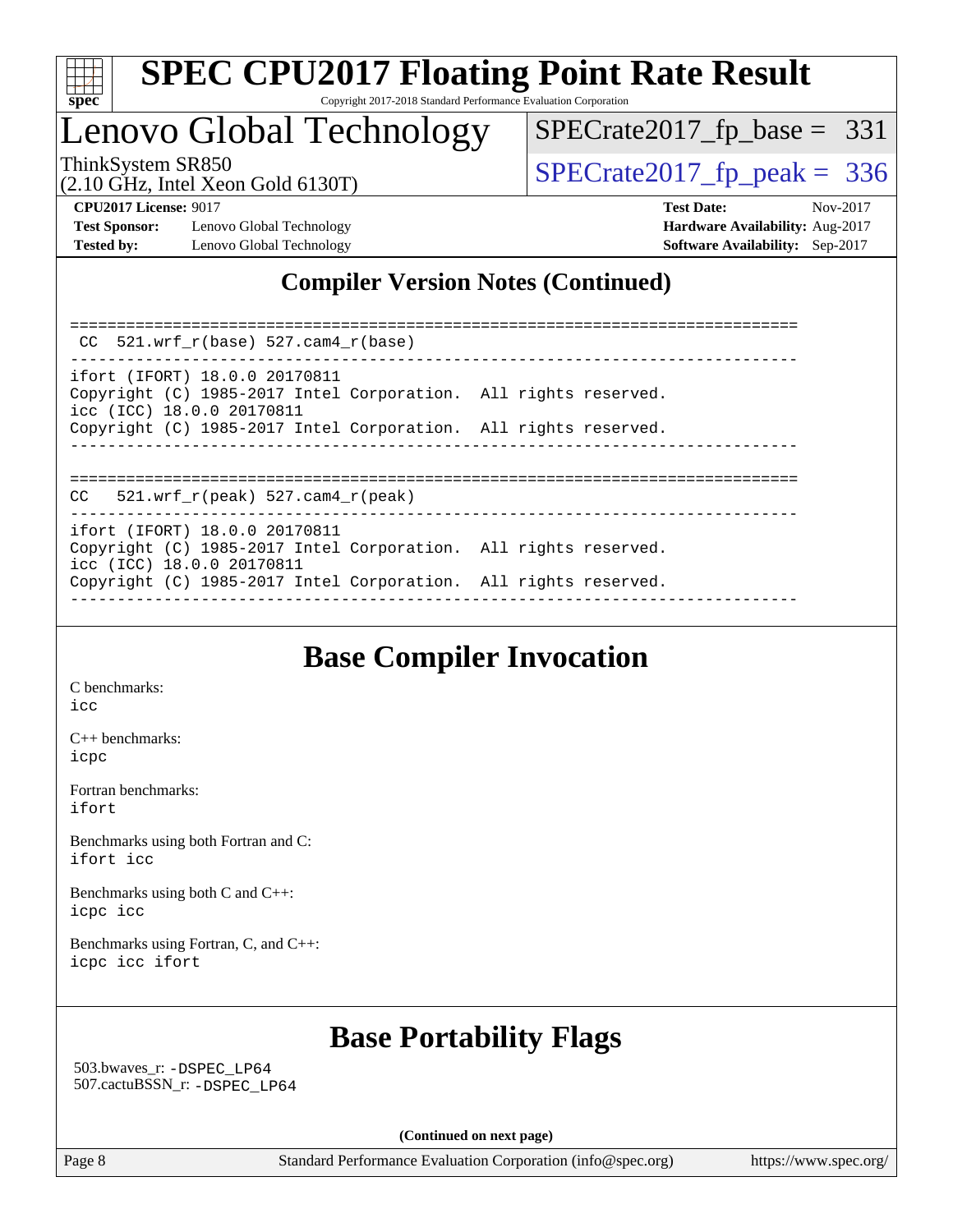

# Lenovo Global Technology

[SPECrate2017\\_fp\\_base =](http://www.spec.org/auto/cpu2017/Docs/result-fields.html#SPECrate2017fpbase) 331

(2.10 GHz, Intel Xeon Gold 6130T)

ThinkSystem SR850<br>(2.10 GHz, Intel Xeon Gold 6130T)  $\begin{array}{r} | \text{SPECrate2017\_fp\_peak} = 336 \end{array}$ 

**[Test Sponsor:](http://www.spec.org/auto/cpu2017/Docs/result-fields.html#TestSponsor)** Lenovo Global Technology **[Hardware Availability:](http://www.spec.org/auto/cpu2017/Docs/result-fields.html#HardwareAvailability)** Aug-2017 **[Tested by:](http://www.spec.org/auto/cpu2017/Docs/result-fields.html#Testedby)** Lenovo Global Technology **[Software Availability:](http://www.spec.org/auto/cpu2017/Docs/result-fields.html#SoftwareAvailability)** Sep-2017

**[CPU2017 License:](http://www.spec.org/auto/cpu2017/Docs/result-fields.html#CPU2017License)** 9017 **[Test Date:](http://www.spec.org/auto/cpu2017/Docs/result-fields.html#TestDate)** Nov-2017

### **[Base Portability Flags \(Continued\)](http://www.spec.org/auto/cpu2017/Docs/result-fields.html#BasePortabilityFlags)**

 508.namd\_r: [-DSPEC\\_LP64](http://www.spec.org/cpu2017/results/res2017q4/cpu2017-20171212-01640.flags.html#suite_basePORTABILITY508_namd_r_DSPEC_LP64) 510.parest\_r: [-DSPEC\\_LP64](http://www.spec.org/cpu2017/results/res2017q4/cpu2017-20171212-01640.flags.html#suite_basePORTABILITY510_parest_r_DSPEC_LP64) 511.povray\_r: [-DSPEC\\_LP64](http://www.spec.org/cpu2017/results/res2017q4/cpu2017-20171212-01640.flags.html#suite_basePORTABILITY511_povray_r_DSPEC_LP64) 519.lbm\_r: [-DSPEC\\_LP64](http://www.spec.org/cpu2017/results/res2017q4/cpu2017-20171212-01640.flags.html#suite_basePORTABILITY519_lbm_r_DSPEC_LP64) 521.wrf\_r: [-DSPEC\\_LP64](http://www.spec.org/cpu2017/results/res2017q4/cpu2017-20171212-01640.flags.html#suite_basePORTABILITY521_wrf_r_DSPEC_LP64) [-DSPEC\\_CASE\\_FLAG](http://www.spec.org/cpu2017/results/res2017q4/cpu2017-20171212-01640.flags.html#b521.wrf_r_baseCPORTABILITY_DSPEC_CASE_FLAG) [-convert big\\_endian](http://www.spec.org/cpu2017/results/res2017q4/cpu2017-20171212-01640.flags.html#user_baseFPORTABILITY521_wrf_r_convert_big_endian_c3194028bc08c63ac5d04de18c48ce6d347e4e562e8892b8bdbdc0214820426deb8554edfa529a3fb25a586e65a3d812c835984020483e7e73212c4d31a38223) 526.blender\_r: [-DSPEC\\_LP64](http://www.spec.org/cpu2017/results/res2017q4/cpu2017-20171212-01640.flags.html#suite_basePORTABILITY526_blender_r_DSPEC_LP64) [-DSPEC\\_LINUX](http://www.spec.org/cpu2017/results/res2017q4/cpu2017-20171212-01640.flags.html#b526.blender_r_baseCPORTABILITY_DSPEC_LINUX) [-funsigned-char](http://www.spec.org/cpu2017/results/res2017q4/cpu2017-20171212-01640.flags.html#user_baseCPORTABILITY526_blender_r_force_uchar_40c60f00ab013830e2dd6774aeded3ff59883ba5a1fc5fc14077f794d777847726e2a5858cbc7672e36e1b067e7e5c1d9a74f7176df07886a243d7cc18edfe67) 527.cam4\_r: [-DSPEC\\_LP64](http://www.spec.org/cpu2017/results/res2017q4/cpu2017-20171212-01640.flags.html#suite_basePORTABILITY527_cam4_r_DSPEC_LP64) [-DSPEC\\_CASE\\_FLAG](http://www.spec.org/cpu2017/results/res2017q4/cpu2017-20171212-01640.flags.html#b527.cam4_r_baseCPORTABILITY_DSPEC_CASE_FLAG) 538.imagick\_r: [-DSPEC\\_LP64](http://www.spec.org/cpu2017/results/res2017q4/cpu2017-20171212-01640.flags.html#suite_basePORTABILITY538_imagick_r_DSPEC_LP64) 544.nab\_r: [-DSPEC\\_LP64](http://www.spec.org/cpu2017/results/res2017q4/cpu2017-20171212-01640.flags.html#suite_basePORTABILITY544_nab_r_DSPEC_LP64) 549.fotonik3d\_r: [-DSPEC\\_LP64](http://www.spec.org/cpu2017/results/res2017q4/cpu2017-20171212-01640.flags.html#suite_basePORTABILITY549_fotonik3d_r_DSPEC_LP64) 554.roms\_r: [-DSPEC\\_LP64](http://www.spec.org/cpu2017/results/res2017q4/cpu2017-20171212-01640.flags.html#suite_basePORTABILITY554_roms_r_DSPEC_LP64)

### **[Base Optimization Flags](http://www.spec.org/auto/cpu2017/Docs/result-fields.html#BaseOptimizationFlags)**

[C benchmarks](http://www.spec.org/auto/cpu2017/Docs/result-fields.html#Cbenchmarks):

[-xCORE-AVX2](http://www.spec.org/cpu2017/results/res2017q4/cpu2017-20171212-01640.flags.html#user_CCbase_f-xCORE-AVX2) [-ipo](http://www.spec.org/cpu2017/results/res2017q4/cpu2017-20171212-01640.flags.html#user_CCbase_f-ipo) [-O3](http://www.spec.org/cpu2017/results/res2017q4/cpu2017-20171212-01640.flags.html#user_CCbase_f-O3) [-no-prec-div](http://www.spec.org/cpu2017/results/res2017q4/cpu2017-20171212-01640.flags.html#user_CCbase_f-no-prec-div) [-qopt-prefetch](http://www.spec.org/cpu2017/results/res2017q4/cpu2017-20171212-01640.flags.html#user_CCbase_f-qopt-prefetch) [-ffinite-math-only](http://www.spec.org/cpu2017/results/res2017q4/cpu2017-20171212-01640.flags.html#user_CCbase_f_finite_math_only_cb91587bd2077682c4b38af759c288ed7c732db004271a9512da14a4f8007909a5f1427ecbf1a0fb78ff2a814402c6114ac565ca162485bbcae155b5e4258871) [-qopt-mem-layout-trans=3](http://www.spec.org/cpu2017/results/res2017q4/cpu2017-20171212-01640.flags.html#user_CCbase_f-qopt-mem-layout-trans_de80db37974c74b1f0e20d883f0b675c88c3b01e9d123adea9b28688d64333345fb62bc4a798493513fdb68f60282f9a726aa07f478b2f7113531aecce732043)

[C++ benchmarks:](http://www.spec.org/auto/cpu2017/Docs/result-fields.html#CXXbenchmarks)

[-xCORE-AVX2](http://www.spec.org/cpu2017/results/res2017q4/cpu2017-20171212-01640.flags.html#user_CXXbase_f-xCORE-AVX2) [-ipo](http://www.spec.org/cpu2017/results/res2017q4/cpu2017-20171212-01640.flags.html#user_CXXbase_f-ipo) [-O3](http://www.spec.org/cpu2017/results/res2017q4/cpu2017-20171212-01640.flags.html#user_CXXbase_f-O3) [-no-prec-div](http://www.spec.org/cpu2017/results/res2017q4/cpu2017-20171212-01640.flags.html#user_CXXbase_f-no-prec-div) [-qopt-prefetch](http://www.spec.org/cpu2017/results/res2017q4/cpu2017-20171212-01640.flags.html#user_CXXbase_f-qopt-prefetch) [-ffinite-math-only](http://www.spec.org/cpu2017/results/res2017q4/cpu2017-20171212-01640.flags.html#user_CXXbase_f_finite_math_only_cb91587bd2077682c4b38af759c288ed7c732db004271a9512da14a4f8007909a5f1427ecbf1a0fb78ff2a814402c6114ac565ca162485bbcae155b5e4258871) [-qopt-mem-layout-trans=3](http://www.spec.org/cpu2017/results/res2017q4/cpu2017-20171212-01640.flags.html#user_CXXbase_f-qopt-mem-layout-trans_de80db37974c74b1f0e20d883f0b675c88c3b01e9d123adea9b28688d64333345fb62bc4a798493513fdb68f60282f9a726aa07f478b2f7113531aecce732043)

[Fortran benchmarks](http://www.spec.org/auto/cpu2017/Docs/result-fields.html#Fortranbenchmarks):

[-xCORE-AVX2](http://www.spec.org/cpu2017/results/res2017q4/cpu2017-20171212-01640.flags.html#user_FCbase_f-xCORE-AVX2) [-ipo](http://www.spec.org/cpu2017/results/res2017q4/cpu2017-20171212-01640.flags.html#user_FCbase_f-ipo) [-O3](http://www.spec.org/cpu2017/results/res2017q4/cpu2017-20171212-01640.flags.html#user_FCbase_f-O3) [-no-prec-div](http://www.spec.org/cpu2017/results/res2017q4/cpu2017-20171212-01640.flags.html#user_FCbase_f-no-prec-div) [-qopt-prefetch](http://www.spec.org/cpu2017/results/res2017q4/cpu2017-20171212-01640.flags.html#user_FCbase_f-qopt-prefetch) [-ffinite-math-only](http://www.spec.org/cpu2017/results/res2017q4/cpu2017-20171212-01640.flags.html#user_FCbase_f_finite_math_only_cb91587bd2077682c4b38af759c288ed7c732db004271a9512da14a4f8007909a5f1427ecbf1a0fb78ff2a814402c6114ac565ca162485bbcae155b5e4258871) [-qopt-mem-layout-trans=3](http://www.spec.org/cpu2017/results/res2017q4/cpu2017-20171212-01640.flags.html#user_FCbase_f-qopt-mem-layout-trans_de80db37974c74b1f0e20d883f0b675c88c3b01e9d123adea9b28688d64333345fb62bc4a798493513fdb68f60282f9a726aa07f478b2f7113531aecce732043) [-nostandard-realloc-lhs](http://www.spec.org/cpu2017/results/res2017q4/cpu2017-20171212-01640.flags.html#user_FCbase_f_2003_std_realloc_82b4557e90729c0f113870c07e44d33d6f5a304b4f63d4c15d2d0f1fab99f5daaed73bdb9275d9ae411527f28b936061aa8b9c8f2d63842963b95c9dd6426b8a) [-align array32byte](http://www.spec.org/cpu2017/results/res2017q4/cpu2017-20171212-01640.flags.html#user_FCbase_align_array32byte_b982fe038af199962ba9a80c053b8342c548c85b40b8e86eb3cc33dee0d7986a4af373ac2d51c3f7cf710a18d62fdce2948f201cd044323541f22fc0fffc51b6)

[Benchmarks using both Fortran and C](http://www.spec.org/auto/cpu2017/Docs/result-fields.html#BenchmarksusingbothFortranandC):

[-xCORE-AVX2](http://www.spec.org/cpu2017/results/res2017q4/cpu2017-20171212-01640.flags.html#user_CC_FCbase_f-xCORE-AVX2) [-ipo](http://www.spec.org/cpu2017/results/res2017q4/cpu2017-20171212-01640.flags.html#user_CC_FCbase_f-ipo) [-O3](http://www.spec.org/cpu2017/results/res2017q4/cpu2017-20171212-01640.flags.html#user_CC_FCbase_f-O3) [-no-prec-div](http://www.spec.org/cpu2017/results/res2017q4/cpu2017-20171212-01640.flags.html#user_CC_FCbase_f-no-prec-div) [-qopt-prefetch](http://www.spec.org/cpu2017/results/res2017q4/cpu2017-20171212-01640.flags.html#user_CC_FCbase_f-qopt-prefetch) [-ffinite-math-only](http://www.spec.org/cpu2017/results/res2017q4/cpu2017-20171212-01640.flags.html#user_CC_FCbase_f_finite_math_only_cb91587bd2077682c4b38af759c288ed7c732db004271a9512da14a4f8007909a5f1427ecbf1a0fb78ff2a814402c6114ac565ca162485bbcae155b5e4258871) [-qopt-mem-layout-trans=3](http://www.spec.org/cpu2017/results/res2017q4/cpu2017-20171212-01640.flags.html#user_CC_FCbase_f-qopt-mem-layout-trans_de80db37974c74b1f0e20d883f0b675c88c3b01e9d123adea9b28688d64333345fb62bc4a798493513fdb68f60282f9a726aa07f478b2f7113531aecce732043) [-nostandard-realloc-lhs](http://www.spec.org/cpu2017/results/res2017q4/cpu2017-20171212-01640.flags.html#user_CC_FCbase_f_2003_std_realloc_82b4557e90729c0f113870c07e44d33d6f5a304b4f63d4c15d2d0f1fab99f5daaed73bdb9275d9ae411527f28b936061aa8b9c8f2d63842963b95c9dd6426b8a) [-align array32byte](http://www.spec.org/cpu2017/results/res2017q4/cpu2017-20171212-01640.flags.html#user_CC_FCbase_align_array32byte_b982fe038af199962ba9a80c053b8342c548c85b40b8e86eb3cc33dee0d7986a4af373ac2d51c3f7cf710a18d62fdce2948f201cd044323541f22fc0fffc51b6)

[Benchmarks using both C and C++](http://www.spec.org/auto/cpu2017/Docs/result-fields.html#BenchmarksusingbothCandCXX): [-xCORE-AVX2](http://www.spec.org/cpu2017/results/res2017q4/cpu2017-20171212-01640.flags.html#user_CC_CXXbase_f-xCORE-AVX2) [-ipo](http://www.spec.org/cpu2017/results/res2017q4/cpu2017-20171212-01640.flags.html#user_CC_CXXbase_f-ipo) [-O3](http://www.spec.org/cpu2017/results/res2017q4/cpu2017-20171212-01640.flags.html#user_CC_CXXbase_f-O3) [-no-prec-div](http://www.spec.org/cpu2017/results/res2017q4/cpu2017-20171212-01640.flags.html#user_CC_CXXbase_f-no-prec-div) [-qopt-prefetch](http://www.spec.org/cpu2017/results/res2017q4/cpu2017-20171212-01640.flags.html#user_CC_CXXbase_f-qopt-prefetch) [-ffinite-math-only](http://www.spec.org/cpu2017/results/res2017q4/cpu2017-20171212-01640.flags.html#user_CC_CXXbase_f_finite_math_only_cb91587bd2077682c4b38af759c288ed7c732db004271a9512da14a4f8007909a5f1427ecbf1a0fb78ff2a814402c6114ac565ca162485bbcae155b5e4258871) [-qopt-mem-layout-trans=3](http://www.spec.org/cpu2017/results/res2017q4/cpu2017-20171212-01640.flags.html#user_CC_CXXbase_f-qopt-mem-layout-trans_de80db37974c74b1f0e20d883f0b675c88c3b01e9d123adea9b28688d64333345fb62bc4a798493513fdb68f60282f9a726aa07f478b2f7113531aecce732043)

[Benchmarks using Fortran, C, and C++:](http://www.spec.org/auto/cpu2017/Docs/result-fields.html#BenchmarksusingFortranCandCXX) [-xCORE-AVX2](http://www.spec.org/cpu2017/results/res2017q4/cpu2017-20171212-01640.flags.html#user_CC_CXX_FCbase_f-xCORE-AVX2) [-ipo](http://www.spec.org/cpu2017/results/res2017q4/cpu2017-20171212-01640.flags.html#user_CC_CXX_FCbase_f-ipo) [-O3](http://www.spec.org/cpu2017/results/res2017q4/cpu2017-20171212-01640.flags.html#user_CC_CXX_FCbase_f-O3) [-no-prec-div](http://www.spec.org/cpu2017/results/res2017q4/cpu2017-20171212-01640.flags.html#user_CC_CXX_FCbase_f-no-prec-div) [-qopt-prefetch](http://www.spec.org/cpu2017/results/res2017q4/cpu2017-20171212-01640.flags.html#user_CC_CXX_FCbase_f-qopt-prefetch) [-ffinite-math-only](http://www.spec.org/cpu2017/results/res2017q4/cpu2017-20171212-01640.flags.html#user_CC_CXX_FCbase_f_finite_math_only_cb91587bd2077682c4b38af759c288ed7c732db004271a9512da14a4f8007909a5f1427ecbf1a0fb78ff2a814402c6114ac565ca162485bbcae155b5e4258871) [-qopt-mem-layout-trans=3](http://www.spec.org/cpu2017/results/res2017q4/cpu2017-20171212-01640.flags.html#user_CC_CXX_FCbase_f-qopt-mem-layout-trans_de80db37974c74b1f0e20d883f0b675c88c3b01e9d123adea9b28688d64333345fb62bc4a798493513fdb68f60282f9a726aa07f478b2f7113531aecce732043) [-nostandard-realloc-lhs](http://www.spec.org/cpu2017/results/res2017q4/cpu2017-20171212-01640.flags.html#user_CC_CXX_FCbase_f_2003_std_realloc_82b4557e90729c0f113870c07e44d33d6f5a304b4f63d4c15d2d0f1fab99f5daaed73bdb9275d9ae411527f28b936061aa8b9c8f2d63842963b95c9dd6426b8a) [-align array32byte](http://www.spec.org/cpu2017/results/res2017q4/cpu2017-20171212-01640.flags.html#user_CC_CXX_FCbase_align_array32byte_b982fe038af199962ba9a80c053b8342c548c85b40b8e86eb3cc33dee0d7986a4af373ac2d51c3f7cf710a18d62fdce2948f201cd044323541f22fc0fffc51b6)

### **[Base Other Flags](http://www.spec.org/auto/cpu2017/Docs/result-fields.html#BaseOtherFlags)**

[C benchmarks:](http://www.spec.org/auto/cpu2017/Docs/result-fields.html#Cbenchmarks)  $-m64 - std = c11$  $-m64 - std = c11$ 

**(Continued on next page)**

Page 9 Standard Performance Evaluation Corporation [\(info@spec.org\)](mailto:info@spec.org) <https://www.spec.org/>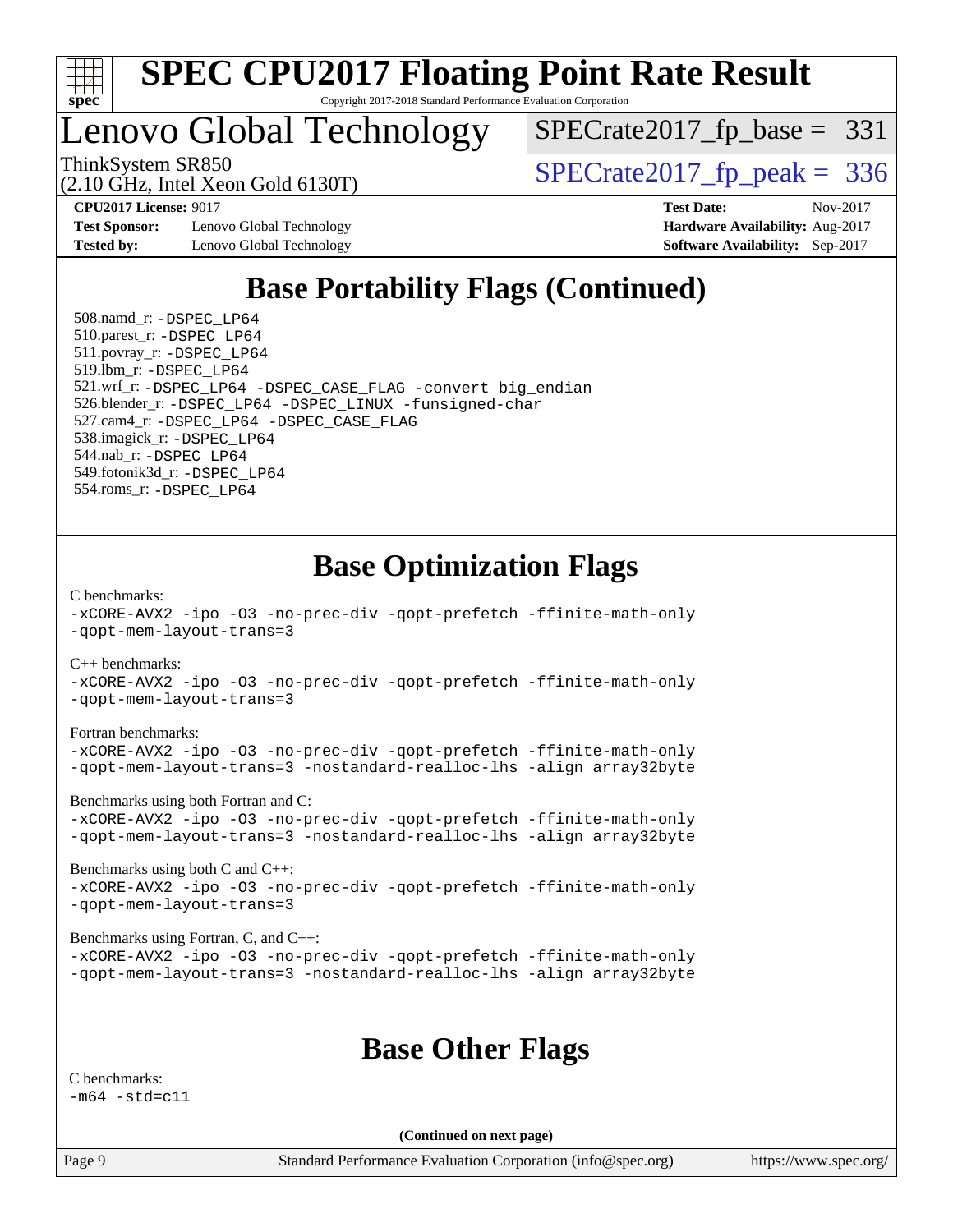

# Lenovo Global Technology

[SPECrate2017\\_fp\\_base =](http://www.spec.org/auto/cpu2017/Docs/result-fields.html#SPECrate2017fpbase) 331

(2.10 GHz, Intel Xeon Gold 6130T)

ThinkSystem SR850<br>(2.10 GHz, Intel Xeon Gold 6130T)  $\begin{array}{r} | \text{SPECrate2017\_fp\_peak} = 336 \end{array}$ 

**[Test Sponsor:](http://www.spec.org/auto/cpu2017/Docs/result-fields.html#TestSponsor)** Lenovo Global Technology **[Hardware Availability:](http://www.spec.org/auto/cpu2017/Docs/result-fields.html#HardwareAvailability)** Aug-2017 **[Tested by:](http://www.spec.org/auto/cpu2017/Docs/result-fields.html#Testedby)** Lenovo Global Technology **[Software Availability:](http://www.spec.org/auto/cpu2017/Docs/result-fields.html#SoftwareAvailability)** Sep-2017

**[CPU2017 License:](http://www.spec.org/auto/cpu2017/Docs/result-fields.html#CPU2017License)** 9017 **[Test Date:](http://www.spec.org/auto/cpu2017/Docs/result-fields.html#TestDate)** Nov-2017

### **[Base Other Flags \(Continued\)](http://www.spec.org/auto/cpu2017/Docs/result-fields.html#BaseOtherFlags)**

[C++ benchmarks](http://www.spec.org/auto/cpu2017/Docs/result-fields.html#CXXbenchmarks): [-m64](http://www.spec.org/cpu2017/results/res2017q4/cpu2017-20171212-01640.flags.html#user_CXXbase_intel_intel64_18.0_af43caccfc8ded86e7699f2159af6efc7655f51387b94da716254467f3c01020a5059329e2569e4053f409e7c9202a7efc638f7a6d1ffb3f52dea4a3e31d82ab)

[Fortran benchmarks:](http://www.spec.org/auto/cpu2017/Docs/result-fields.html#Fortranbenchmarks) [-m64](http://www.spec.org/cpu2017/results/res2017q4/cpu2017-20171212-01640.flags.html#user_FCbase_intel_intel64_18.0_af43caccfc8ded86e7699f2159af6efc7655f51387b94da716254467f3c01020a5059329e2569e4053f409e7c9202a7efc638f7a6d1ffb3f52dea4a3e31d82ab)

[Benchmarks using both Fortran and C:](http://www.spec.org/auto/cpu2017/Docs/result-fields.html#BenchmarksusingbothFortranandC)  $-m64 - std = c11$  $-m64 - std = c11$ 

[Benchmarks using both C and C++](http://www.spec.org/auto/cpu2017/Docs/result-fields.html#BenchmarksusingbothCandCXX):  $-m64 - std= c11$  $-m64 - std= c11$ 

[Benchmarks using Fortran, C, and C++](http://www.spec.org/auto/cpu2017/Docs/result-fields.html#BenchmarksusingFortranCandCXX):  $-m64 - std= c11$  $-m64 - std= c11$ 

### **[Peak Compiler Invocation](http://www.spec.org/auto/cpu2017/Docs/result-fields.html#PeakCompilerInvocation)**

[C benchmarks](http://www.spec.org/auto/cpu2017/Docs/result-fields.html#Cbenchmarks): [icc](http://www.spec.org/cpu2017/results/res2017q4/cpu2017-20171212-01640.flags.html#user_CCpeak_intel_icc_18.0_66fc1ee009f7361af1fbd72ca7dcefbb700085f36577c54f309893dd4ec40d12360134090235512931783d35fd58c0460139e722d5067c5574d8eaf2b3e37e92)

[C++ benchmarks:](http://www.spec.org/auto/cpu2017/Docs/result-fields.html#CXXbenchmarks) [icpc](http://www.spec.org/cpu2017/results/res2017q4/cpu2017-20171212-01640.flags.html#user_CXXpeak_intel_icpc_18.0_c510b6838c7f56d33e37e94d029a35b4a7bccf4766a728ee175e80a419847e808290a9b78be685c44ab727ea267ec2f070ec5dc83b407c0218cded6866a35d07)

[Fortran benchmarks](http://www.spec.org/auto/cpu2017/Docs/result-fields.html#Fortranbenchmarks): [ifort](http://www.spec.org/cpu2017/results/res2017q4/cpu2017-20171212-01640.flags.html#user_FCpeak_intel_ifort_18.0_8111460550e3ca792625aed983ce982f94888b8b503583aa7ba2b8303487b4d8a21a13e7191a45c5fd58ff318f48f9492884d4413fa793fd88dd292cad7027ca)

[Benchmarks using both Fortran and C](http://www.spec.org/auto/cpu2017/Docs/result-fields.html#BenchmarksusingbothFortranandC): [ifort](http://www.spec.org/cpu2017/results/res2017q4/cpu2017-20171212-01640.flags.html#user_CC_FCpeak_intel_ifort_18.0_8111460550e3ca792625aed983ce982f94888b8b503583aa7ba2b8303487b4d8a21a13e7191a45c5fd58ff318f48f9492884d4413fa793fd88dd292cad7027ca) [icc](http://www.spec.org/cpu2017/results/res2017q4/cpu2017-20171212-01640.flags.html#user_CC_FCpeak_intel_icc_18.0_66fc1ee009f7361af1fbd72ca7dcefbb700085f36577c54f309893dd4ec40d12360134090235512931783d35fd58c0460139e722d5067c5574d8eaf2b3e37e92)

[Benchmarks using both C and C++](http://www.spec.org/auto/cpu2017/Docs/result-fields.html#BenchmarksusingbothCandCXX): [icpc](http://www.spec.org/cpu2017/results/res2017q4/cpu2017-20171212-01640.flags.html#user_CC_CXXpeak_intel_icpc_18.0_c510b6838c7f56d33e37e94d029a35b4a7bccf4766a728ee175e80a419847e808290a9b78be685c44ab727ea267ec2f070ec5dc83b407c0218cded6866a35d07) [icc](http://www.spec.org/cpu2017/results/res2017q4/cpu2017-20171212-01640.flags.html#user_CC_CXXpeak_intel_icc_18.0_66fc1ee009f7361af1fbd72ca7dcefbb700085f36577c54f309893dd4ec40d12360134090235512931783d35fd58c0460139e722d5067c5574d8eaf2b3e37e92)

[Benchmarks using Fortran, C, and C++:](http://www.spec.org/auto/cpu2017/Docs/result-fields.html#BenchmarksusingFortranCandCXX) [icpc](http://www.spec.org/cpu2017/results/res2017q4/cpu2017-20171212-01640.flags.html#user_CC_CXX_FCpeak_intel_icpc_18.0_c510b6838c7f56d33e37e94d029a35b4a7bccf4766a728ee175e80a419847e808290a9b78be685c44ab727ea267ec2f070ec5dc83b407c0218cded6866a35d07) [icc](http://www.spec.org/cpu2017/results/res2017q4/cpu2017-20171212-01640.flags.html#user_CC_CXX_FCpeak_intel_icc_18.0_66fc1ee009f7361af1fbd72ca7dcefbb700085f36577c54f309893dd4ec40d12360134090235512931783d35fd58c0460139e722d5067c5574d8eaf2b3e37e92) [ifort](http://www.spec.org/cpu2017/results/res2017q4/cpu2017-20171212-01640.flags.html#user_CC_CXX_FCpeak_intel_ifort_18.0_8111460550e3ca792625aed983ce982f94888b8b503583aa7ba2b8303487b4d8a21a13e7191a45c5fd58ff318f48f9492884d4413fa793fd88dd292cad7027ca)

### **[Peak Portability Flags](http://www.spec.org/auto/cpu2017/Docs/result-fields.html#PeakPortabilityFlags)**

Same as Base Portability Flags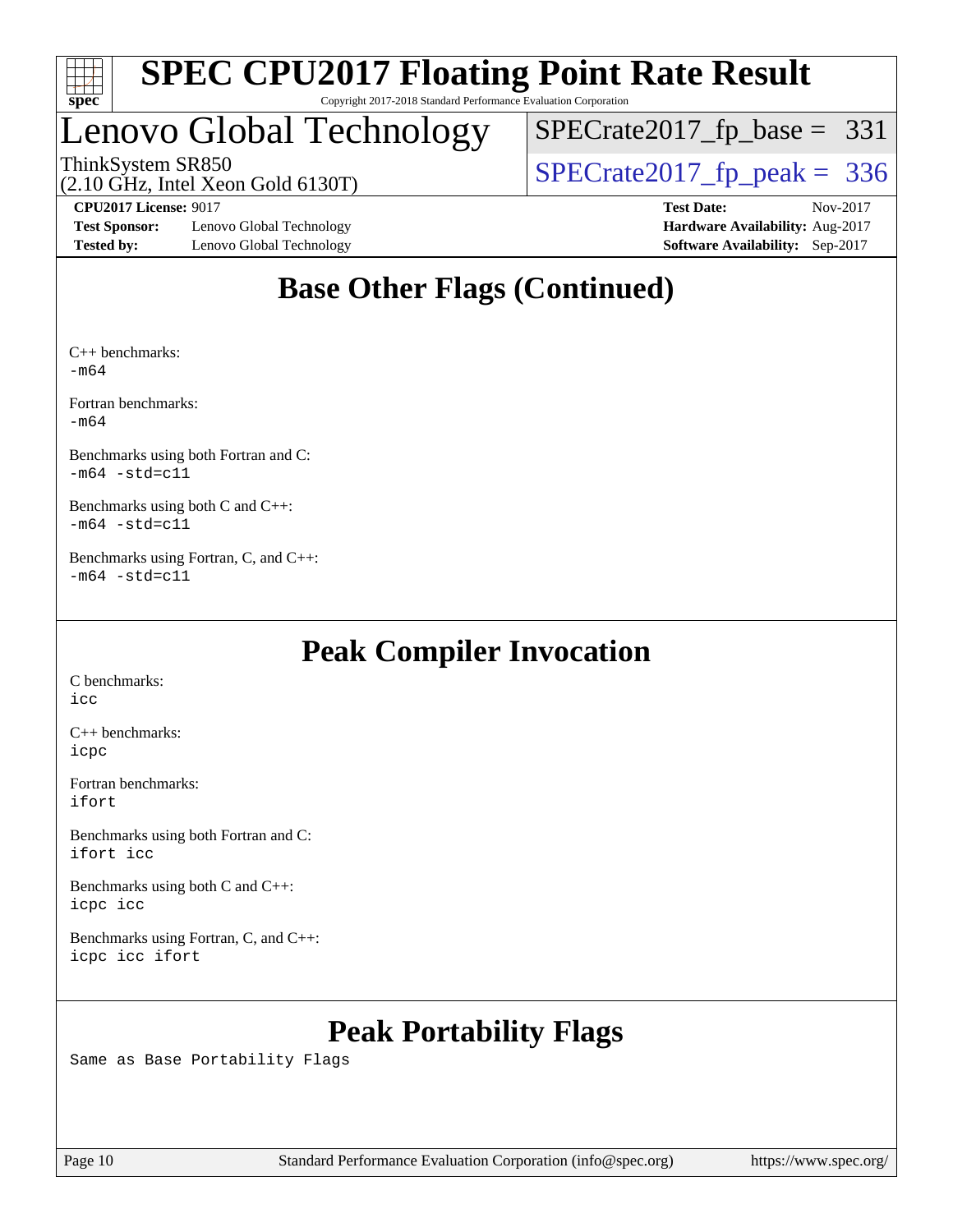

### Lenovo Global Technology

ThinkSystem SR850<br>(2.10 GHz, Intel Xeon Gold 6130T)  $\begin{array}{r} | \text{SPECrate2017\_fp\_peak} = 336 \end{array}$  $SPECTate2017_fp\_base = 331$ 

(2.10 GHz, Intel Xeon Gold 6130T)

**[Test Sponsor:](http://www.spec.org/auto/cpu2017/Docs/result-fields.html#TestSponsor)** Lenovo Global Technology **[Hardware Availability:](http://www.spec.org/auto/cpu2017/Docs/result-fields.html#HardwareAvailability)** Aug-2017 **[Tested by:](http://www.spec.org/auto/cpu2017/Docs/result-fields.html#Testedby)** Lenovo Global Technology **[Software Availability:](http://www.spec.org/auto/cpu2017/Docs/result-fields.html#SoftwareAvailability)** Sep-2017

**[CPU2017 License:](http://www.spec.org/auto/cpu2017/Docs/result-fields.html#CPU2017License)** 9017 **[Test Date:](http://www.spec.org/auto/cpu2017/Docs/result-fields.html#TestDate)** Nov-2017

### **[Peak Optimization Flags](http://www.spec.org/auto/cpu2017/Docs/result-fields.html#PeakOptimizationFlags)**

```
C benchmarks:
```
 519.lbm\_r: [-prof-gen](http://www.spec.org/cpu2017/results/res2017q4/cpu2017-20171212-01640.flags.html#user_peakPASS1_CFLAGSPASS1_LDFLAGS519_lbm_r_prof_gen_5aa4926d6013ddb2a31985c654b3eb18169fc0c6952a63635c234f711e6e63dd76e94ad52365559451ec499a2cdb89e4dc58ba4c67ef54ca681ffbe1461d6b36)(pass 1) [-prof-use](http://www.spec.org/cpu2017/results/res2017q4/cpu2017-20171212-01640.flags.html#user_peakPASS2_CFLAGSPASS2_LDFLAGS519_lbm_r_prof_use_1a21ceae95f36a2b53c25747139a6c16ca95bd9def2a207b4f0849963b97e94f5260e30a0c64f4bb623698870e679ca08317ef8150905d41bd88c6f78df73f19)(pass 2) [-ipo](http://www.spec.org/cpu2017/results/res2017q4/cpu2017-20171212-01640.flags.html#user_peakPASS1_COPTIMIZEPASS2_COPTIMIZE519_lbm_r_f-ipo) [-xCORE-AVX2](http://www.spec.org/cpu2017/results/res2017q4/cpu2017-20171212-01640.flags.html#user_peakPASS2_COPTIMIZE519_lbm_r_f-xCORE-AVX2) [-O3](http://www.spec.org/cpu2017/results/res2017q4/cpu2017-20171212-01640.flags.html#user_peakPASS1_COPTIMIZEPASS2_COPTIMIZE519_lbm_r_f-O3) [-no-prec-div](http://www.spec.org/cpu2017/results/res2017q4/cpu2017-20171212-01640.flags.html#user_peakPASS1_COPTIMIZEPASS2_COPTIMIZE519_lbm_r_f-no-prec-div) [-qopt-prefetch](http://www.spec.org/cpu2017/results/res2017q4/cpu2017-20171212-01640.flags.html#user_peakPASS1_COPTIMIZEPASS2_COPTIMIZE519_lbm_r_f-qopt-prefetch) [-ffinite-math-only](http://www.spec.org/cpu2017/results/res2017q4/cpu2017-20171212-01640.flags.html#user_peakPASS1_COPTIMIZEPASS2_COPTIMIZE519_lbm_r_f_finite_math_only_cb91587bd2077682c4b38af759c288ed7c732db004271a9512da14a4f8007909a5f1427ecbf1a0fb78ff2a814402c6114ac565ca162485bbcae155b5e4258871) [-qopt-mem-layout-trans=3](http://www.spec.org/cpu2017/results/res2017q4/cpu2017-20171212-01640.flags.html#user_peakPASS1_COPTIMIZEPASS2_COPTIMIZE519_lbm_r_f-qopt-mem-layout-trans_de80db37974c74b1f0e20d883f0b675c88c3b01e9d123adea9b28688d64333345fb62bc4a798493513fdb68f60282f9a726aa07f478b2f7113531aecce732043) 538.imagick\_r: [-xCORE-AVX2](http://www.spec.org/cpu2017/results/res2017q4/cpu2017-20171212-01640.flags.html#user_peakCOPTIMIZE538_imagick_r_f-xCORE-AVX2) [-ipo](http://www.spec.org/cpu2017/results/res2017q4/cpu2017-20171212-01640.flags.html#user_peakCOPTIMIZE538_imagick_r_f-ipo) [-O3](http://www.spec.org/cpu2017/results/res2017q4/cpu2017-20171212-01640.flags.html#user_peakCOPTIMIZE538_imagick_r_f-O3) [-no-prec-div](http://www.spec.org/cpu2017/results/res2017q4/cpu2017-20171212-01640.flags.html#user_peakCOPTIMIZE538_imagick_r_f-no-prec-div) [-qopt-prefetch](http://www.spec.org/cpu2017/results/res2017q4/cpu2017-20171212-01640.flags.html#user_peakCOPTIMIZE538_imagick_r_f-qopt-prefetch) [-ffinite-math-only](http://www.spec.org/cpu2017/results/res2017q4/cpu2017-20171212-01640.flags.html#user_peakCOPTIMIZE538_imagick_r_f_finite_math_only_cb91587bd2077682c4b38af759c288ed7c732db004271a9512da14a4f8007909a5f1427ecbf1a0fb78ff2a814402c6114ac565ca162485bbcae155b5e4258871) [-qopt-mem-layout-trans=3](http://www.spec.org/cpu2017/results/res2017q4/cpu2017-20171212-01640.flags.html#user_peakCOPTIMIZE538_imagick_r_f-qopt-mem-layout-trans_de80db37974c74b1f0e20d883f0b675c88c3b01e9d123adea9b28688d64333345fb62bc4a798493513fdb68f60282f9a726aa07f478b2f7113531aecce732043) 544.nab\_r: Same as 519.lbm\_r [C++ benchmarks](http://www.spec.org/auto/cpu2017/Docs/result-fields.html#CXXbenchmarks): [-prof-gen](http://www.spec.org/cpu2017/results/res2017q4/cpu2017-20171212-01640.flags.html#user_CXXpeak_prof_gen_5aa4926d6013ddb2a31985c654b3eb18169fc0c6952a63635c234f711e6e63dd76e94ad52365559451ec499a2cdb89e4dc58ba4c67ef54ca681ffbe1461d6b36)(pass 1) [-prof-use](http://www.spec.org/cpu2017/results/res2017q4/cpu2017-20171212-01640.flags.html#user_CXXpeak_prof_use_1a21ceae95f36a2b53c25747139a6c16ca95bd9def2a207b4f0849963b97e94f5260e30a0c64f4bb623698870e679ca08317ef8150905d41bd88c6f78df73f19)(pass 2) [-ipo](http://www.spec.org/cpu2017/results/res2017q4/cpu2017-20171212-01640.flags.html#user_CXXpeak_f-ipo) [-xCORE-AVX2](http://www.spec.org/cpu2017/results/res2017q4/cpu2017-20171212-01640.flags.html#user_CXXpeak_f-xCORE-AVX2) [-O3](http://www.spec.org/cpu2017/results/res2017q4/cpu2017-20171212-01640.flags.html#user_CXXpeak_f-O3) [-no-prec-div](http://www.spec.org/cpu2017/results/res2017q4/cpu2017-20171212-01640.flags.html#user_CXXpeak_f-no-prec-div) [-qopt-prefetch](http://www.spec.org/cpu2017/results/res2017q4/cpu2017-20171212-01640.flags.html#user_CXXpeak_f-qopt-prefetch) [-ffinite-math-only](http://www.spec.org/cpu2017/results/res2017q4/cpu2017-20171212-01640.flags.html#user_CXXpeak_f_finite_math_only_cb91587bd2077682c4b38af759c288ed7c732db004271a9512da14a4f8007909a5f1427ecbf1a0fb78ff2a814402c6114ac565ca162485bbcae155b5e4258871) [-qopt-mem-layout-trans=3](http://www.spec.org/cpu2017/results/res2017q4/cpu2017-20171212-01640.flags.html#user_CXXpeak_f-qopt-mem-layout-trans_de80db37974c74b1f0e20d883f0b675c88c3b01e9d123adea9b28688d64333345fb62bc4a798493513fdb68f60282f9a726aa07f478b2f7113531aecce732043) [Fortran benchmarks:](http://www.spec.org/auto/cpu2017/Docs/result-fields.html#Fortranbenchmarks) 503.bwaves\_r: [-xCORE-AVX2](http://www.spec.org/cpu2017/results/res2017q4/cpu2017-20171212-01640.flags.html#user_peakFOPTIMIZE503_bwaves_r_f-xCORE-AVX2) [-ipo](http://www.spec.org/cpu2017/results/res2017q4/cpu2017-20171212-01640.flags.html#user_peakFOPTIMIZE503_bwaves_r_f-ipo) [-O3](http://www.spec.org/cpu2017/results/res2017q4/cpu2017-20171212-01640.flags.html#user_peakFOPTIMIZE503_bwaves_r_f-O3) [-no-prec-div](http://www.spec.org/cpu2017/results/res2017q4/cpu2017-20171212-01640.flags.html#user_peakFOPTIMIZE503_bwaves_r_f-no-prec-div) [-qopt-prefetch](http://www.spec.org/cpu2017/results/res2017q4/cpu2017-20171212-01640.flags.html#user_peakFOPTIMIZE503_bwaves_r_f-qopt-prefetch) [-ffinite-math-only](http://www.spec.org/cpu2017/results/res2017q4/cpu2017-20171212-01640.flags.html#user_peakFOPTIMIZE503_bwaves_r_f_finite_math_only_cb91587bd2077682c4b38af759c288ed7c732db004271a9512da14a4f8007909a5f1427ecbf1a0fb78ff2a814402c6114ac565ca162485bbcae155b5e4258871) [-qopt-mem-layout-trans=3](http://www.spec.org/cpu2017/results/res2017q4/cpu2017-20171212-01640.flags.html#user_peakFOPTIMIZE503_bwaves_r_f-qopt-mem-layout-trans_de80db37974c74b1f0e20d883f0b675c88c3b01e9d123adea9b28688d64333345fb62bc4a798493513fdb68f60282f9a726aa07f478b2f7113531aecce732043) [-nostandard-realloc-lhs](http://www.spec.org/cpu2017/results/res2017q4/cpu2017-20171212-01640.flags.html#user_peakEXTRA_FOPTIMIZE503_bwaves_r_f_2003_std_realloc_82b4557e90729c0f113870c07e44d33d6f5a304b4f63d4c15d2d0f1fab99f5daaed73bdb9275d9ae411527f28b936061aa8b9c8f2d63842963b95c9dd6426b8a) [-align array32byte](http://www.spec.org/cpu2017/results/res2017q4/cpu2017-20171212-01640.flags.html#user_peakEXTRA_FOPTIMIZE503_bwaves_r_align_array32byte_b982fe038af199962ba9a80c053b8342c548c85b40b8e86eb3cc33dee0d7986a4af373ac2d51c3f7cf710a18d62fdce2948f201cd044323541f22fc0fffc51b6) 549.fotonik3d\_r: Same as 503.bwaves\_r 554.roms\_r: [-prof-gen](http://www.spec.org/cpu2017/results/res2017q4/cpu2017-20171212-01640.flags.html#user_peakPASS1_FFLAGSPASS1_LDFLAGS554_roms_r_prof_gen_5aa4926d6013ddb2a31985c654b3eb18169fc0c6952a63635c234f711e6e63dd76e94ad52365559451ec499a2cdb89e4dc58ba4c67ef54ca681ffbe1461d6b36)(pass 1) [-prof-use](http://www.spec.org/cpu2017/results/res2017q4/cpu2017-20171212-01640.flags.html#user_peakPASS2_FFLAGSPASS2_LDFLAGS554_roms_r_prof_use_1a21ceae95f36a2b53c25747139a6c16ca95bd9def2a207b4f0849963b97e94f5260e30a0c64f4bb623698870e679ca08317ef8150905d41bd88c6f78df73f19)(pass 2) [-ipo](http://www.spec.org/cpu2017/results/res2017q4/cpu2017-20171212-01640.flags.html#user_peakPASS1_FOPTIMIZEPASS2_FOPTIMIZE554_roms_r_f-ipo) [-xCORE-AVX2](http://www.spec.org/cpu2017/results/res2017q4/cpu2017-20171212-01640.flags.html#user_peakPASS2_FOPTIMIZE554_roms_r_f-xCORE-AVX2) [-O3](http://www.spec.org/cpu2017/results/res2017q4/cpu2017-20171212-01640.flags.html#user_peakPASS1_FOPTIMIZEPASS2_FOPTIMIZE554_roms_r_f-O3) [-no-prec-div](http://www.spec.org/cpu2017/results/res2017q4/cpu2017-20171212-01640.flags.html#user_peakPASS1_FOPTIMIZEPASS2_FOPTIMIZE554_roms_r_f-no-prec-div) [-qopt-prefetch](http://www.spec.org/cpu2017/results/res2017q4/cpu2017-20171212-01640.flags.html#user_peakPASS1_FOPTIMIZEPASS2_FOPTIMIZE554_roms_r_f-qopt-prefetch) [-ffinite-math-only](http://www.spec.org/cpu2017/results/res2017q4/cpu2017-20171212-01640.flags.html#user_peakPASS1_FOPTIMIZEPASS2_FOPTIMIZE554_roms_r_f_finite_math_only_cb91587bd2077682c4b38af759c288ed7c732db004271a9512da14a4f8007909a5f1427ecbf1a0fb78ff2a814402c6114ac565ca162485bbcae155b5e4258871) [-qopt-mem-layout-trans=3](http://www.spec.org/cpu2017/results/res2017q4/cpu2017-20171212-01640.flags.html#user_peakPASS1_FOPTIMIZEPASS2_FOPTIMIZE554_roms_r_f-qopt-mem-layout-trans_de80db37974c74b1f0e20d883f0b675c88c3b01e9d123adea9b28688d64333345fb62bc4a798493513fdb68f60282f9a726aa07f478b2f7113531aecce732043) [-nostandard-realloc-lhs](http://www.spec.org/cpu2017/results/res2017q4/cpu2017-20171212-01640.flags.html#user_peakEXTRA_FOPTIMIZE554_roms_r_f_2003_std_realloc_82b4557e90729c0f113870c07e44d33d6f5a304b4f63d4c15d2d0f1fab99f5daaed73bdb9275d9ae411527f28b936061aa8b9c8f2d63842963b95c9dd6426b8a) [-align array32byte](http://www.spec.org/cpu2017/results/res2017q4/cpu2017-20171212-01640.flags.html#user_peakEXTRA_FOPTIMIZE554_roms_r_align_array32byte_b982fe038af199962ba9a80c053b8342c548c85b40b8e86eb3cc33dee0d7986a4af373ac2d51c3f7cf710a18d62fdce2948f201cd044323541f22fc0fffc51b6) [Benchmarks using both Fortran and C](http://www.spec.org/auto/cpu2017/Docs/result-fields.html#BenchmarksusingbothFortranandC): [-prof-gen](http://www.spec.org/cpu2017/results/res2017q4/cpu2017-20171212-01640.flags.html#user_CC_FCpeak_prof_gen_5aa4926d6013ddb2a31985c654b3eb18169fc0c6952a63635c234f711e6e63dd76e94ad52365559451ec499a2cdb89e4dc58ba4c67ef54ca681ffbe1461d6b36)(pass 1) [-prof-use](http://www.spec.org/cpu2017/results/res2017q4/cpu2017-20171212-01640.flags.html#user_CC_FCpeak_prof_use_1a21ceae95f36a2b53c25747139a6c16ca95bd9def2a207b4f0849963b97e94f5260e30a0c64f4bb623698870e679ca08317ef8150905d41bd88c6f78df73f19)(pass 2) [-ipo](http://www.spec.org/cpu2017/results/res2017q4/cpu2017-20171212-01640.flags.html#user_CC_FCpeak_f-ipo) [-xCORE-AVX2](http://www.spec.org/cpu2017/results/res2017q4/cpu2017-20171212-01640.flags.html#user_CC_FCpeak_f-xCORE-AVX2) [-O3](http://www.spec.org/cpu2017/results/res2017q4/cpu2017-20171212-01640.flags.html#user_CC_FCpeak_f-O3) [-no-prec-div](http://www.spec.org/cpu2017/results/res2017q4/cpu2017-20171212-01640.flags.html#user_CC_FCpeak_f-no-prec-div) [-qopt-prefetch](http://www.spec.org/cpu2017/results/res2017q4/cpu2017-20171212-01640.flags.html#user_CC_FCpeak_f-qopt-prefetch) [-ffinite-math-only](http://www.spec.org/cpu2017/results/res2017q4/cpu2017-20171212-01640.flags.html#user_CC_FCpeak_f_finite_math_only_cb91587bd2077682c4b38af759c288ed7c732db004271a9512da14a4f8007909a5f1427ecbf1a0fb78ff2a814402c6114ac565ca162485bbcae155b5e4258871) [-qopt-mem-layout-trans=3](http://www.spec.org/cpu2017/results/res2017q4/cpu2017-20171212-01640.flags.html#user_CC_FCpeak_f-qopt-mem-layout-trans_de80db37974c74b1f0e20d883f0b675c88c3b01e9d123adea9b28688d64333345fb62bc4a798493513fdb68f60282f9a726aa07f478b2f7113531aecce732043) [-nostandard-realloc-lhs](http://www.spec.org/cpu2017/results/res2017q4/cpu2017-20171212-01640.flags.html#user_CC_FCpeak_f_2003_std_realloc_82b4557e90729c0f113870c07e44d33d6f5a304b4f63d4c15d2d0f1fab99f5daaed73bdb9275d9ae411527f28b936061aa8b9c8f2d63842963b95c9dd6426b8a) [-align array32byte](http://www.spec.org/cpu2017/results/res2017q4/cpu2017-20171212-01640.flags.html#user_CC_FCpeak_align_array32byte_b982fe038af199962ba9a80c053b8342c548c85b40b8e86eb3cc33dee0d7986a4af373ac2d51c3f7cf710a18d62fdce2948f201cd044323541f22fc0fffc51b6) [Benchmarks using both C and C++:](http://www.spec.org/auto/cpu2017/Docs/result-fields.html#BenchmarksusingbothCandCXX) [-prof-gen](http://www.spec.org/cpu2017/results/res2017q4/cpu2017-20171212-01640.flags.html#user_CC_CXXpeak_prof_gen_5aa4926d6013ddb2a31985c654b3eb18169fc0c6952a63635c234f711e6e63dd76e94ad52365559451ec499a2cdb89e4dc58ba4c67ef54ca681ffbe1461d6b36)(pass 1) [-prof-use](http://www.spec.org/cpu2017/results/res2017q4/cpu2017-20171212-01640.flags.html#user_CC_CXXpeak_prof_use_1a21ceae95f36a2b53c25747139a6c16ca95bd9def2a207b4f0849963b97e94f5260e30a0c64f4bb623698870e679ca08317ef8150905d41bd88c6f78df73f19)(pass 2) [-ipo](http://www.spec.org/cpu2017/results/res2017q4/cpu2017-20171212-01640.flags.html#user_CC_CXXpeak_f-ipo) [-xCORE-AVX2](http://www.spec.org/cpu2017/results/res2017q4/cpu2017-20171212-01640.flags.html#user_CC_CXXpeak_f-xCORE-AVX2) [-O3](http://www.spec.org/cpu2017/results/res2017q4/cpu2017-20171212-01640.flags.html#user_CC_CXXpeak_f-O3) [-no-prec-div](http://www.spec.org/cpu2017/results/res2017q4/cpu2017-20171212-01640.flags.html#user_CC_CXXpeak_f-no-prec-div) [-qopt-prefetch](http://www.spec.org/cpu2017/results/res2017q4/cpu2017-20171212-01640.flags.html#user_CC_CXXpeak_f-qopt-prefetch) [-ffinite-math-only](http://www.spec.org/cpu2017/results/res2017q4/cpu2017-20171212-01640.flags.html#user_CC_CXXpeak_f_finite_math_only_cb91587bd2077682c4b38af759c288ed7c732db004271a9512da14a4f8007909a5f1427ecbf1a0fb78ff2a814402c6114ac565ca162485bbcae155b5e4258871) [-qopt-mem-layout-trans=3](http://www.spec.org/cpu2017/results/res2017q4/cpu2017-20171212-01640.flags.html#user_CC_CXXpeak_f-qopt-mem-layout-trans_de80db37974c74b1f0e20d883f0b675c88c3b01e9d123adea9b28688d64333345fb62bc4a798493513fdb68f60282f9a726aa07f478b2f7113531aecce732043) [Benchmarks using Fortran, C, and C++](http://www.spec.org/auto/cpu2017/Docs/result-fields.html#BenchmarksusingFortranCandCXX): [-prof-gen](http://www.spec.org/cpu2017/results/res2017q4/cpu2017-20171212-01640.flags.html#user_CC_CXX_FCpeak_prof_gen_5aa4926d6013ddb2a31985c654b3eb18169fc0c6952a63635c234f711e6e63dd76e94ad52365559451ec499a2cdb89e4dc58ba4c67ef54ca681ffbe1461d6b36)(pass 1) [-prof-use](http://www.spec.org/cpu2017/results/res2017q4/cpu2017-20171212-01640.flags.html#user_CC_CXX_FCpeak_prof_use_1a21ceae95f36a2b53c25747139a6c16ca95bd9def2a207b4f0849963b97e94f5260e30a0c64f4bb623698870e679ca08317ef8150905d41bd88c6f78df73f19)(pass 2) [-ipo](http://www.spec.org/cpu2017/results/res2017q4/cpu2017-20171212-01640.flags.html#user_CC_CXX_FCpeak_f-ipo) [-xCORE-AVX2](http://www.spec.org/cpu2017/results/res2017q4/cpu2017-20171212-01640.flags.html#user_CC_CXX_FCpeak_f-xCORE-AVX2) [-O3](http://www.spec.org/cpu2017/results/res2017q4/cpu2017-20171212-01640.flags.html#user_CC_CXX_FCpeak_f-O3) [-no-prec-div](http://www.spec.org/cpu2017/results/res2017q4/cpu2017-20171212-01640.flags.html#user_CC_CXX_FCpeak_f-no-prec-div) [-qopt-prefetch](http://www.spec.org/cpu2017/results/res2017q4/cpu2017-20171212-01640.flags.html#user_CC_CXX_FCpeak_f-qopt-prefetch) [-ffinite-math-only](http://www.spec.org/cpu2017/results/res2017q4/cpu2017-20171212-01640.flags.html#user_CC_CXX_FCpeak_f_finite_math_only_cb91587bd2077682c4b38af759c288ed7c732db004271a9512da14a4f8007909a5f1427ecbf1a0fb78ff2a814402c6114ac565ca162485bbcae155b5e4258871) [-qopt-mem-layout-trans=3](http://www.spec.org/cpu2017/results/res2017q4/cpu2017-20171212-01640.flags.html#user_CC_CXX_FCpeak_f-qopt-mem-layout-trans_de80db37974c74b1f0e20d883f0b675c88c3b01e9d123adea9b28688d64333345fb62bc4a798493513fdb68f60282f9a726aa07f478b2f7113531aecce732043) [-nostandard-realloc-lhs](http://www.spec.org/cpu2017/results/res2017q4/cpu2017-20171212-01640.flags.html#user_CC_CXX_FCpeak_f_2003_std_realloc_82b4557e90729c0f113870c07e44d33d6f5a304b4f63d4c15d2d0f1fab99f5daaed73bdb9275d9ae411527f28b936061aa8b9c8f2d63842963b95c9dd6426b8a) [-align array32byte](http://www.spec.org/cpu2017/results/res2017q4/cpu2017-20171212-01640.flags.html#user_CC_CXX_FCpeak_align_array32byte_b982fe038af199962ba9a80c053b8342c548c85b40b8e86eb3cc33dee0d7986a4af373ac2d51c3f7cf710a18d62fdce2948f201cd044323541f22fc0fffc51b6)